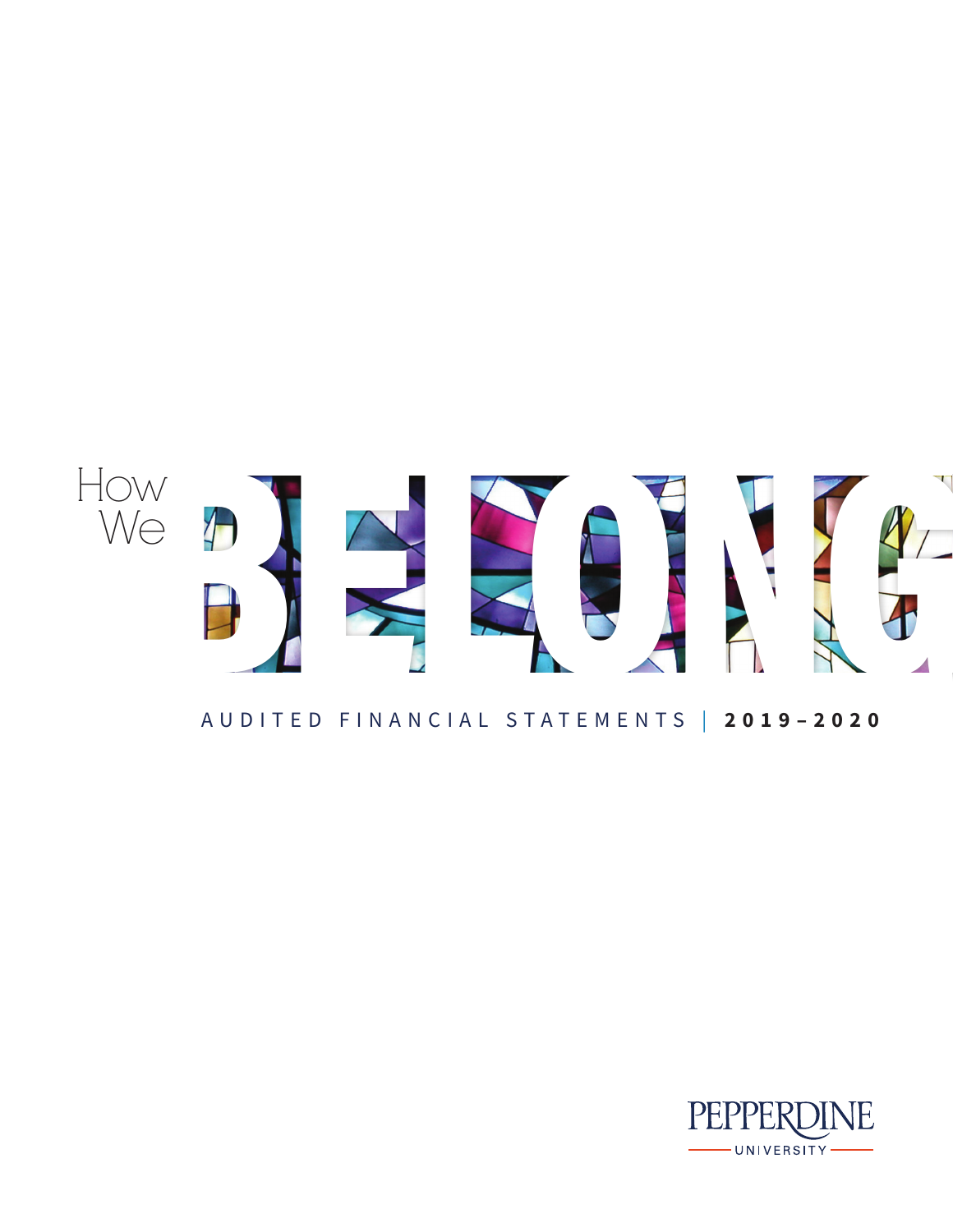# **Pepperdine University**

**Consolidated Financial Statements July 31, 2020 and 2019**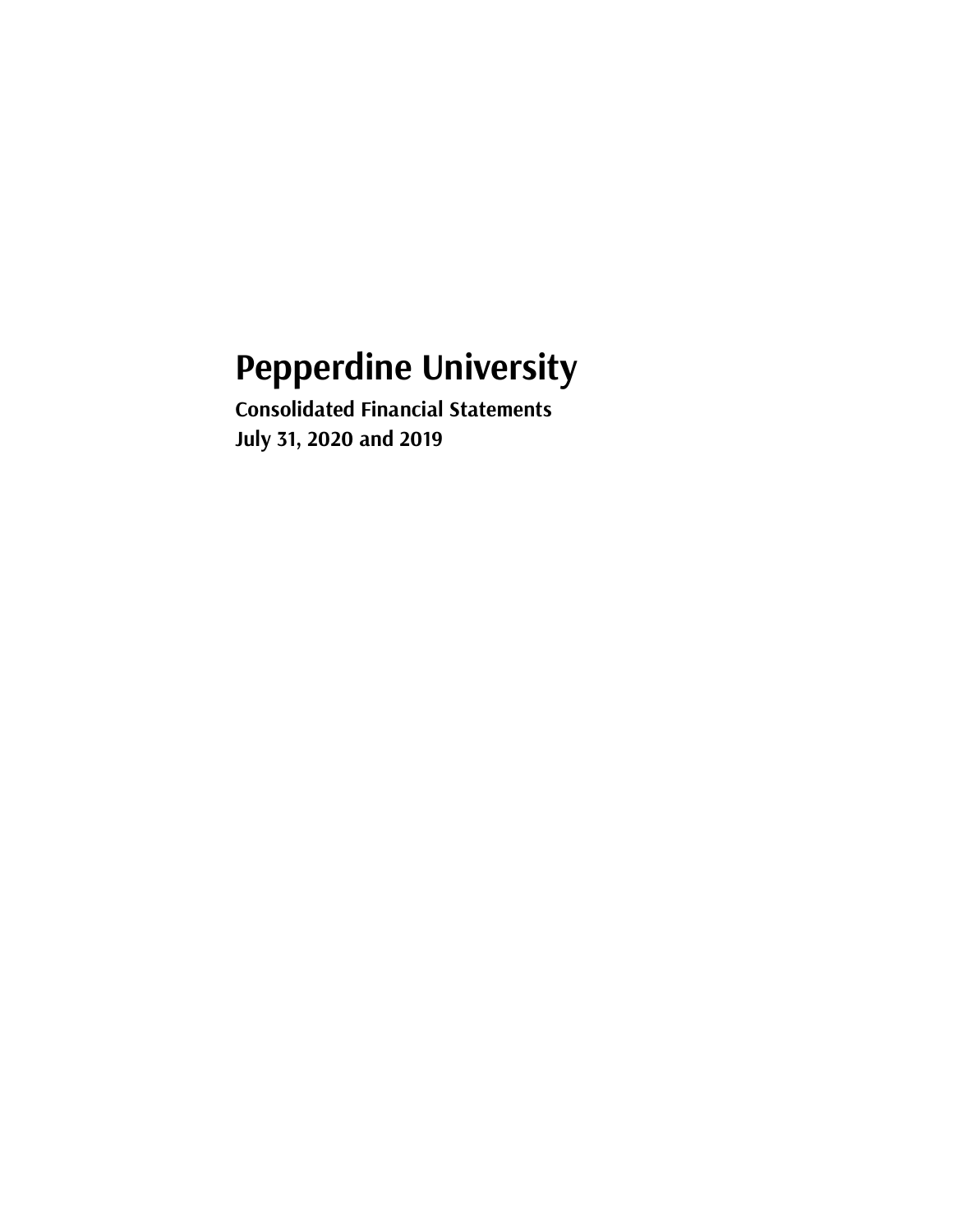# Page(s)

| <b>Consolidated Financial Statements</b> |  |
|------------------------------------------|--|
|                                          |  |
|                                          |  |
|                                          |  |
|                                          |  |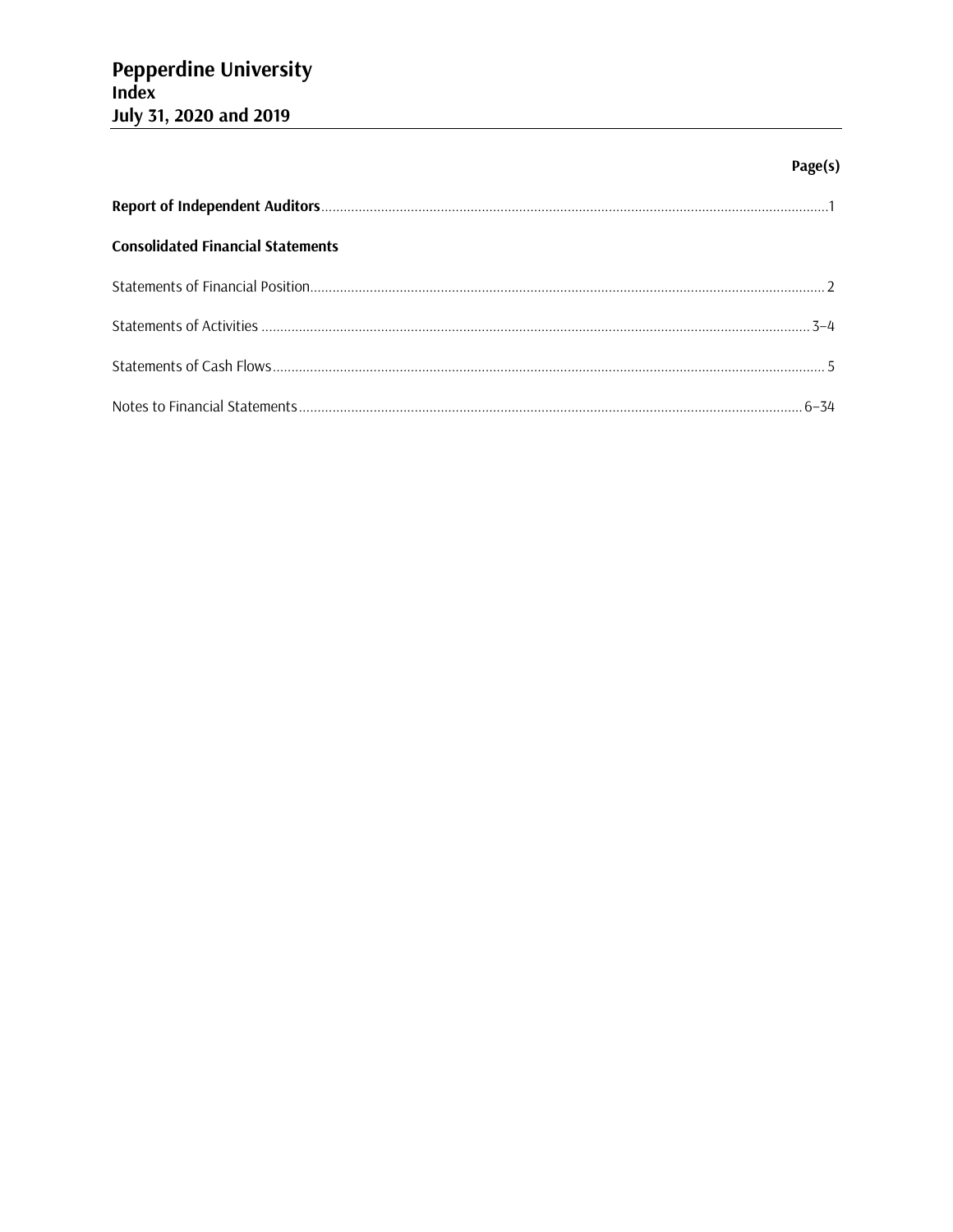

#### **Report of Independent Auditors**

To the Board of Regents of Pepperdine University

We have audited the accompanying consolidated financial statements of Pepperdine University (the "University" and its subsidiaries, which comprise the consolidated statements of financial position as of July 31, 2020 and 2019, and the related consolidated statements of activities and of cash flows for the years then ended.

#### *Management's Responsibility for the Consolidated Financial Statements*

Management is responsible for the preparation and fair presentation of the consolidated financial statements in accordance with accounting principles generally accepted in the United States of America; this includes the design, implementation, and maintenance of internal control relevant to the preparation and fair presentation of consolidated financial statements that are free from material misstatement, whether due to fraud or error.

#### *Auditors' Responsibility*

Our responsibility is to express an opinion on the consolidated financial statements based on our audits. We conducted our audits in accordance with auditing standards generally accepted in the United States of America. Those standards require that we plan and perform the audit to obtain reasonable assurance about whether the consolidated financial statements are free from material misstatement.

An audit involves performing procedures to obtain audit evidence about the amounts and disclosures in the consolidated financial statements. The procedures selected depend on our judgment, including the assessment of the risks of material misstatement of the consolidated financial statements, whether due to fraud or error. In making those risk assessments, we consider internal control relevant to the University's preparation and fair presentation of the consolidated financial statements in order to design audit procedures that are appropriate in the circumstances, but not for the purpose of expressing an opinion on the effectiveness of the University's internal control. Accordingly, we express no such opinion. An audit also includes evaluating the appropriateness of accounting policies used and the reasonableness of significant accounting estimates made by management, as well as evaluating the overall presentation of the consolidated financial statements. We believe that the audit evidence we have obtained is sufficient and appropriate to provide a basis for our audit opinion.

#### *Opinion*

In our opinion, the consolidated financial statements referred to above present fairly, in all material respects, the financial position of Pepperdine University and its subsidiaries as of July 31, 2020 and 2019, and the changes in their net assets and their cash flows for the years then ended in accordance with accounting principles generally accepted in the United States of America.

Pricewaterhouse Coopers LLP

November 20, 2020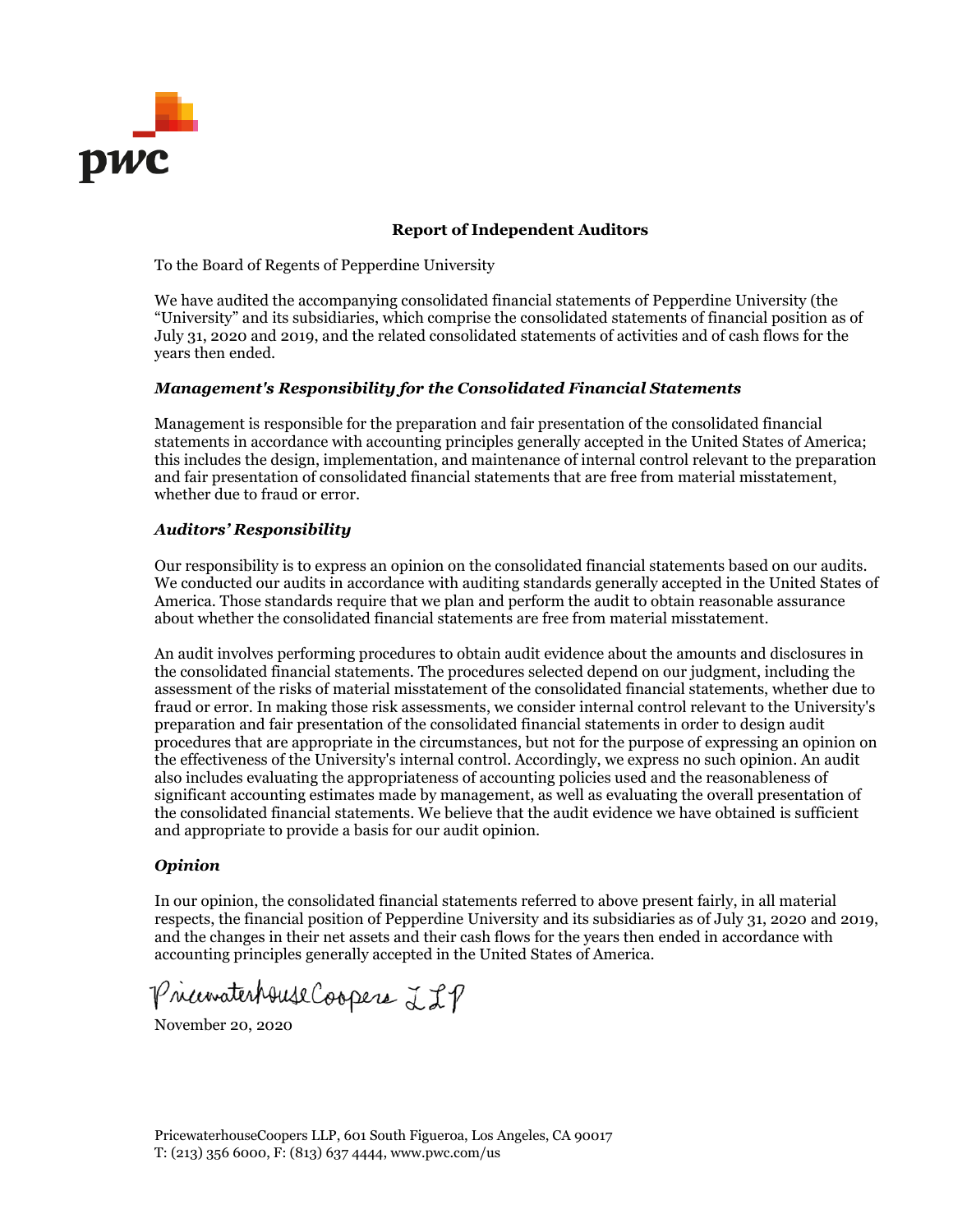# **Pepperdine University Consolidated Statements of Financial Position July 31, 2020 and 2019**

*(In thousands)*

|                                                        | 2020 |           | 2019 |           |
|--------------------------------------------------------|------|-----------|------|-----------|
|                                                        |      |           |      |           |
| <b>Assets</b>                                          |      |           |      |           |
| Cash and cash equivalents                              | \$   | 137,854   | \$   | 156,553   |
| Student receivables, less allowance for                |      |           |      |           |
| doubtful accounts of \$2,113 and \$2,122, respectively |      | 3,029     |      | 2,633     |
| Other accounts receivable                              |      | 4,661     |      | 10,037    |
| Prepaid expenses, inventories, and other assets        |      | 4,811     |      | 3,999     |
| Student loans, less allowance for                      |      |           |      |           |
| loan losses of \$1,614 and \$1,574, respectively       |      | 16,014    |      | 17,718    |
| Beneficial interests and contributions receivable, net |      | 57,697    |      | 49,925    |
| Investments                                            |      | 1,257,050 |      | 1,162,146 |
| Assets held as trustee or agent                        |      | 120,523   |      | 111,911   |
| Property, facilities, and equipment, net               |      | 487,295   |      | 447,788   |
| Total assets                                           | \$   | 2,088,934 | \$   | 1,962,710 |
| <b>Liabilities and Net Assets</b>                      |      |           |      |           |
| Liabilities                                            |      |           |      |           |
| Accounts payable and accrued liabilities               | \$   | 49,462    | \$   | 36,467    |
| Accrued salaries and wages                             |      | 5,310     |      | 4,771     |
| Student deposits, advance payments, and                |      |           |      |           |
| deferred revenue                                       |      | 19,137    |      | 18,213    |
| Asset retirement obligations                           |      | 7,230     |      | 6,965     |
| U.S. government-funded student loans                   |      | 9,004     |      | 13,431    |
| Trust and agency obligations                           |      | 71,402    |      | 62,986    |
| Other long-term obligations                            |      | 3,160     |      | 3,249     |
| Long-term bonds payable, net                           |      | 564,789   |      | 421,404   |
| <b>Total liabilities</b>                               |      | 729,494   |      | 567,486   |
| Net assets                                             |      |           |      |           |
| Without donor restrictions                             |      | 821,924   |      | 851,662   |
| With donor restrictions                                |      | 537,516   |      | 543,562   |
| Total net assets                                       |      | 1,359,440 |      | 1,395,224 |
| Total liabilities and net assets                       | \$   | 2,088,934 | \$   | 1,962,710 |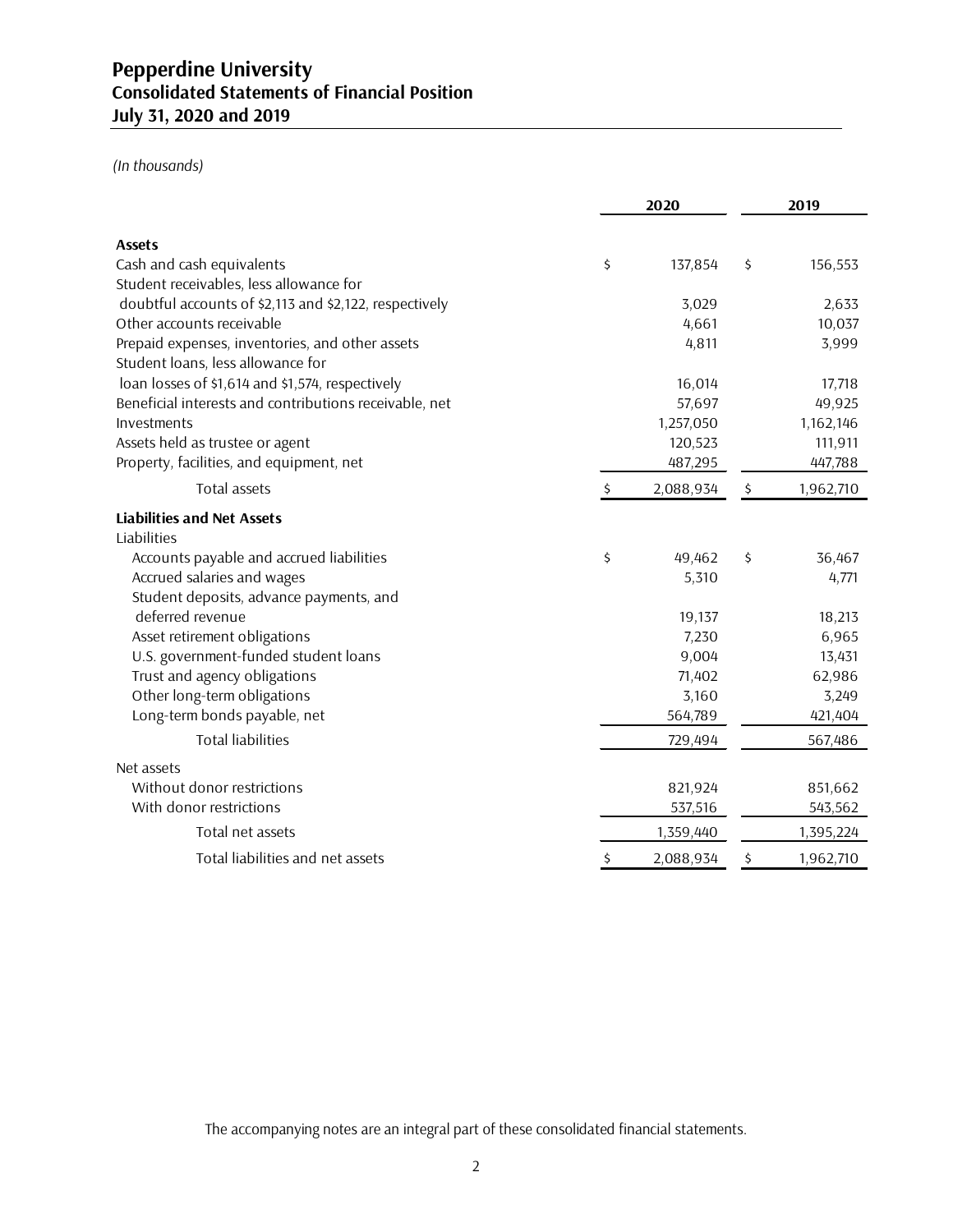# *(In thousands)*

|                                                | <b>Without Donor</b><br><b>Restrictions</b> | <b>With Donor</b><br><b>Restrictions</b> | <b>Total</b>    |
|------------------------------------------------|---------------------------------------------|------------------------------------------|-----------------|
| <b>Revenues</b>                                |                                             |                                          |                 |
| Student tuition and fees, net of student       |                                             |                                          |                 |
| aid of \$130,833                               | \$<br>290,540                               | \$                                       | \$<br>290,540   |
| Room and board                                 | 34,162                                      |                                          | 34,162          |
| Endowment support                              | 44,095                                      |                                          | 44,095          |
| Private gifts and grants                       | 18,820                                      |                                          | 18,820          |
| Government grants                              | 6,522                                       |                                          | 6,522           |
| Sales and services                             | 3,395                                       |                                          | 3,395           |
| Other revenue                                  | 11,449                                      |                                          | 11,449          |
| Net assets released from restriction           | 7,903                                       | (7,903)                                  |                 |
| Total revenues                                 | 416,886                                     | (7,903)                                  | 408,983         |
| <b>Expenses</b>                                |                                             |                                          |                 |
| Personnel                                      | 219,174                                     |                                          | 219,174         |
| Operating expenses                             | 61,528                                      |                                          | 61,528          |
| Professional services                          | 60,082                                      |                                          | 60,082          |
| Maintenance, equipment, repairs, and utilities | 29,385                                      |                                          | 29,385          |
| Depreciation                                   | 27,897                                      |                                          | 27,897          |
| Interest                                       | 18,172                                      |                                          | 18,172          |
| Total expenses                                 | 416,238                                     |                                          | 416,238         |
| Change in net assets before                    |                                             |                                          |                 |
| non-operating revenues and expenses            | 648                                         | (7,903)                                  | (7,255)         |
| Non-operating revenues and expenses            |                                             |                                          |                 |
| Return on investment, net                      | (6, 578)                                    | (1,929)                                  | (8,507)         |
| Allocation of endowment support to operations  | (23, 103)                                   | (20, 992)                                | (44, 095)       |
| Private gifts and grants                       |                                             | 29,777                                   | 29,777          |
| Actuarial adjustment of trust and              |                                             |                                          |                 |
| agency obligations                             |                                             | (3,902)                                  | (3,902)         |
| Other                                          | (705)                                       | (1,097)                                  | (1, 802)        |
| Total non-operating revenues                   |                                             |                                          |                 |
| and expenses                                   | (30, 386)                                   | 1,857                                    | (28, 529)       |
| Change in net assets                           | (29, 738)                                   | (6,046)                                  | (35, 784)       |
| Net assets at beginning of year                | 851,662                                     | 543,562                                  | 1,395,224       |
| Net assets at end of year                      | \$<br>821,924                               | \$<br>537,516                            | \$<br>1,359,440 |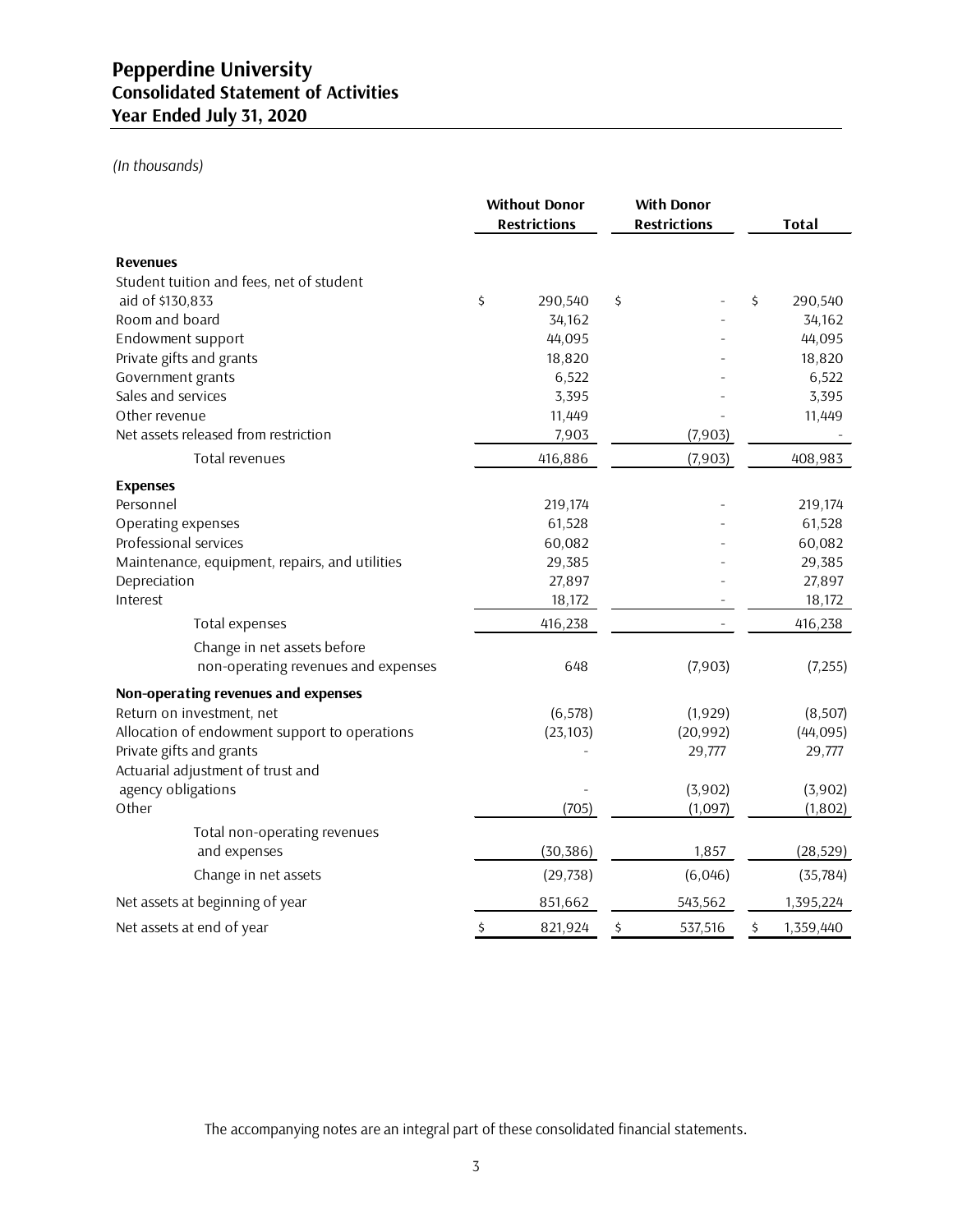# *(In thousands)*

|                                                | <b>Without Donor</b><br><b>Restrictions</b> |    | <b>With Donor</b><br><b>Restrictions</b> |    | <b>Total</b> |
|------------------------------------------------|---------------------------------------------|----|------------------------------------------|----|--------------|
| <b>Revenues</b>                                |                                             |    |                                          |    |              |
| Student tuition and fees, net of student       |                                             |    |                                          |    |              |
| aid of \$121,168                               | \$<br>264,363                               | \$ |                                          | \$ | 264,363      |
| Room and board                                 | 43,224                                      |    |                                          |    | 43,224       |
| Endowment support                              | 42,215                                      |    |                                          |    | 42,215       |
| Private gifts and grants                       | 13,811                                      |    |                                          |    | 13,811       |
| Government grants                              | 3,578                                       |    |                                          |    | 3,578        |
| Sales and services                             | 6,950                                       |    |                                          |    | 6,950        |
| Other revenue                                  | 6,847                                       |    |                                          |    | 6,847        |
| Net assets released from restriction           | 6,993                                       |    | (6,993)                                  |    |              |
| Total revenues                                 | 387,981                                     |    | (6,993)                                  |    | 380,988      |
| <b>Expenses</b>                                |                                             |    |                                          |    |              |
| Personnel                                      | 207,622                                     |    |                                          |    | 207,622      |
| Operating expenses                             | 68,991                                      |    |                                          |    | 68,991       |
| Professional services                          | 47,328                                      |    |                                          |    | 47,328       |
| Maintenance, equipment, repairs, and utilities | 26,531                                      |    |                                          |    | 26,531       |
| Depreciation                                   | 27,560                                      |    |                                          |    | 27,560       |
| Interest                                       | 12,953                                      |    |                                          |    | 12,953       |
| Total expenses                                 | 390,985                                     |    |                                          |    | 390,985      |
| Change in net assets before                    |                                             |    |                                          |    |              |
| non-operating revenues and expenses            | (3,004)                                     |    | (6,993)                                  |    | (9,997)      |
| Non-operating revenues and expenses            |                                             |    |                                          |    |              |
| Return on investment, net                      | 45,926                                      |    | 14,430                                   |    | 60,356       |
| Allocation of endowment support to operations  | (22, 143)                                   |    | (20, 072)                                |    | (42, 215)    |
| Private gifts and grants                       |                                             |    | 17,015                                   |    | 17,015       |
| Actuarial adjustment of trust and              |                                             |    |                                          |    |              |
| agency obligations                             |                                             |    | (4,320)                                  |    | (4, 320)     |
| Other                                          | 1,277                                       |    | 5,258                                    |    | 6,535        |
| Total non-operating revenues                   |                                             |    |                                          |    |              |
| and expenses                                   | 25,060                                      |    | 12,311                                   |    | 37,371       |
| Change in net assets                           | 22,056                                      |    | 5,318                                    |    | 27,374       |
| Net assets at beginning of year                | 829,606                                     |    | 538,244                                  |    | 1,367,850    |
| Net assets at end of year                      | \$<br>851,662                               | \$ | 543,562                                  | \$ | 1,395,224    |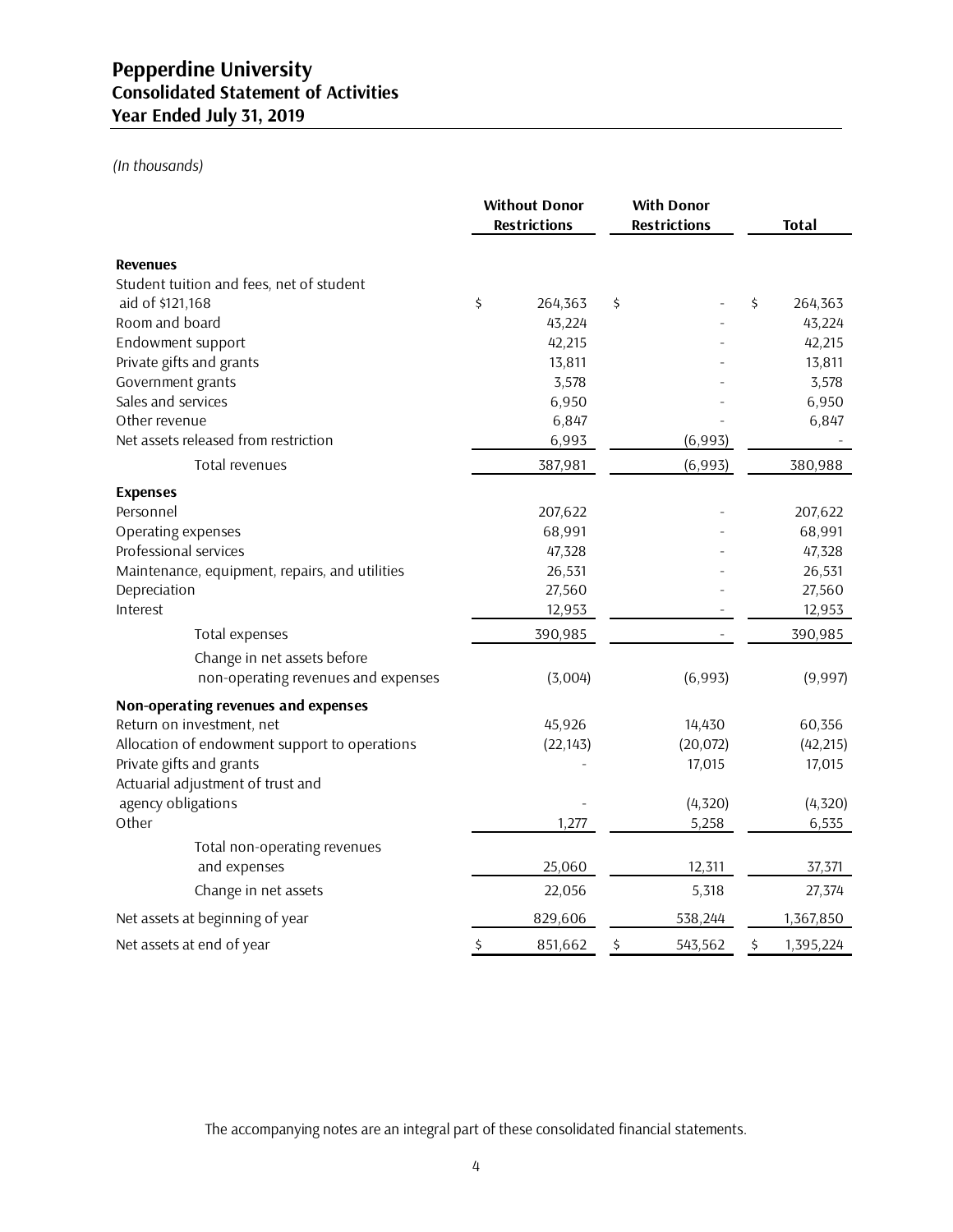*(In thousands)*

|                                                                          | 2020            |         | 2019           |
|--------------------------------------------------------------------------|-----------------|---------|----------------|
| Cash flows from operating activities                                     |                 |         |                |
| Change in net assets                                                     | \$<br>(35, 784) | \$      | 27,374         |
| Adjustments to reconcile change in net assets to net                     |                 |         |                |
| cash and cash equivalents provided by operating activities               |                 |         |                |
| Depreciation and amortization                                            | 21,147          |         | 26,319         |
| Provision for doubtful accounts                                          | 700             |         | 600            |
| Gain on early extinguishment of debt                                     | (1,076)         |         |                |
| Non-cash gifts                                                           | (28, 482)       |         | (10,618)       |
| Actuarial adjustment of trust and agency obligations                     | 3,902           |         | 4,320          |
| Contributions restricted for long-term investment                        | (5,218)         |         | (4, 389)       |
| Income restricted for long-term investment                               | (78)            |         | (64)           |
| Loss on disposal of property, facilities, and equipment                  | 374             |         | 3              |
| Net realized and unrealized losses / (gains) on investments              | 23,646          |         | (37, 215)      |
| Change in assets and liabilities<br>Student receivables                  |                 |         |                |
| Other accounts receivable                                                | (1,096)         |         | (672)          |
| Prepaid expenses, inventories and other assets                           | 5,376<br>(812)  |         | (3,491)<br>864 |
| Beneficial interests and contributions receivable, net                   | 12,382          |         | (4, 143)       |
| Accounts payable and accrued liabilities                                 | (541)           |         | 11,363         |
| Accrued salaries and wages                                               | 539             |         | 719            |
| Student deposits, advance payments, and deferred revenue                 | 924             |         | 8,114          |
| Asset retirement obligations                                             | (12)            |         | 208            |
| Net cash and cash equivalents (used in) provided by operating activities | (4, 109)        |         | 19,292         |
| Cash flows from investing activities                                     |                 |         |                |
| Proceeds from sales of investments                                       | 339,002         |         | 280,704        |
| Purchases of investments                                                 | (445, 416)      |         | (251, 994)     |
| Purchases of property, facilities, and equipment                         | (54, 330)       |         | (37, 901)      |
| Student loans repaid                                                     | 3,232           |         | 3,281          |
| Student loans issued                                                     | (1,528)         |         | (1,482)        |
| Net cash and cash equivalents (used in) investing activities             | (159, 040)      |         | (7, 392)       |
| Cash flows from financing activities                                     |                 |         |                |
| Proceeds from contributions restricted for long-term investment          | 6,720           |         | 6,156          |
| Income restricted for long-term investment                               | 78              |         | 64             |
| Principal received on issuance of long-term obligations                  | 223,505         |         |                |
| Principal payments on long-term obligations                              | (71, 510)       |         | (3,350)        |
| Net change in bond issue costs                                           | (507)           |         |                |
| (Decrease) / increase in U.S. government-funded student loans            | (4, 427)        |         | 242            |
| Investment activity on annuities                                         | (4,463)         |         | (1,901)        |
| Payment of trust and agency obligations                                  | (4, 946)        |         | (4,671)        |
| Net cash and cash equivalents provided by (used in) financing activities | 144,450         |         | (3,460)        |
| Net change in cash and cash equivalents                                  | (18, 699)       |         | 8,440          |
| Cash and cash equivalents at beginning of year                           | 156,553         |         | 148,113        |
| Cash and cash equivalents at end of year                                 | \$<br>137,854   | $\zeta$ | 156,553        |
| Supplemental cash flow information                                       |                 |         |                |
| Accrued capitalized asset additions                                      | \$<br>18,270    | \$      | 4,824          |
| Cash paid during the period for interest                                 | \$<br>19,143    | \$      | 17,345         |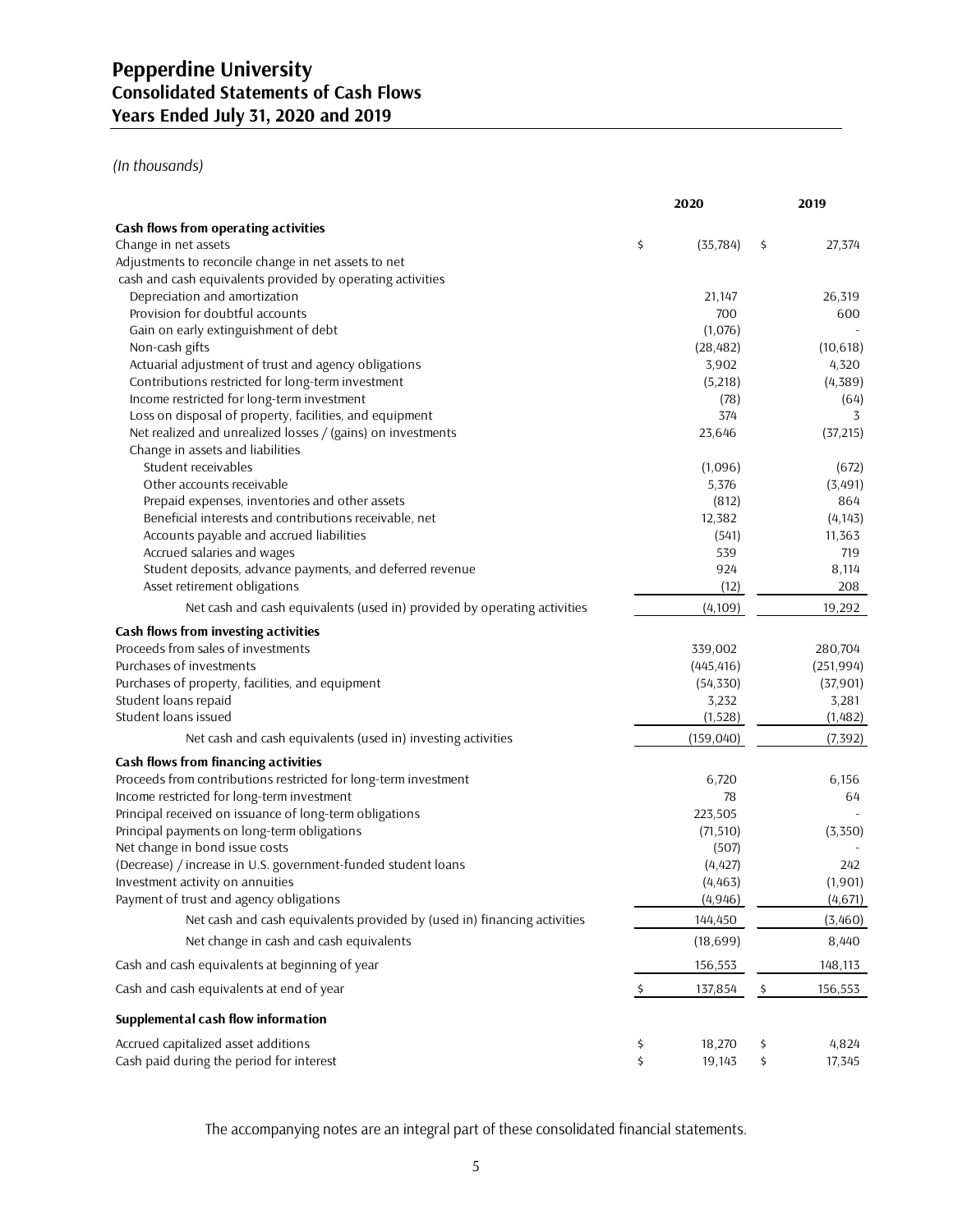#### **1. Nature of Operations**

Pepperdine University (the "University") is an independent private Christian university committed to the highest standards of academic excellence and Christian values, where students are strengthened for lives of purpose, service, and leadership. The University enrolls approximately 8,800 students in its five colleges and schools. Seaver College, the University's undergraduate liberal arts college, the Caruso School of Law, and the School of Public Policy are headquartered on 830 acres in the Santa Monica Mountains overlooking the Pacific Ocean in Malibu, California. The Graduate School of Education and Psychology and the Pepperdine Graziadio Business School are headquartered at the University's West Los Angeles, California graduate campus.

Mr. George Pepperdine, the founder of Western Auto Supply Company, established George Pepperdine College in 1937. He envisioned a college with the highest academic standards guided by the spiritual and ethical ideals of Christian faith. University status was achieved in 1970 with the addition of the graduate and professional schools. Through the generosity of Mrs. Frank Roger Seaver, the University's Malibu campus of Seaver College opened in 1972. Since then, the Malibu campus expanded to include the School of Law in 1978 (named the Caruso School of Law in 2019), and the Drescher Graduate Campus in 2003.

The University operates several consolidated affiliated companies. All material transactions and balances between the University and its affiliates have been eliminated in consolidation.

#### **2. Summary of Significant Accounting Policies**

#### **Basis of Presentation**

The accompanying Consolidated Financial Statements of the University are prepared on the accrual basis of accounting in accordance with accounting principles generally accepted in the United States of America ("GAAP") applicable to not-for-profit organizations. In preparing the Consolidated Financial Statements, management is required to make estimates and assumptions that affect the reported amounts of assets and liabilities and the disclosure of contingent assets and liabilities and revenues and expenses for the periods presented. Significant items which could be materially affected by such estimates include: the allowance for doubtful accounts, the allowance for loan losses, beneficial interests and contributions receivable, investments, assets held as trustee or agent, accounts payable and accrued liabilities, and trust and agency obligations. The University's actual results could differ significantly from management's estimates. Management also utilizes certain estimates based on square footage to allocate depreciation, interest expense, and central plant operations expense to the functional expense categories.

#### **Net Assets**

Under generally accepted accounting principles applicable to not-for-profit organizations, net assets, revenues, expenses, and gains and losses are classified based on the existence or absence of donor-imposed restrictions. Accordingly, net assets of the University and changes therein have been classified and are reported as follows:

#### *Net Assets Without Donor Restrictions*

Net assets not subject to donor-imposed stipulations; donor-restricted contributions whose restrictions are met in the same reporting period as the contribution is received; and quasi endowment net assets designated by the Board of Trustees or management for specific purposes (known as quasi-endowment net assets).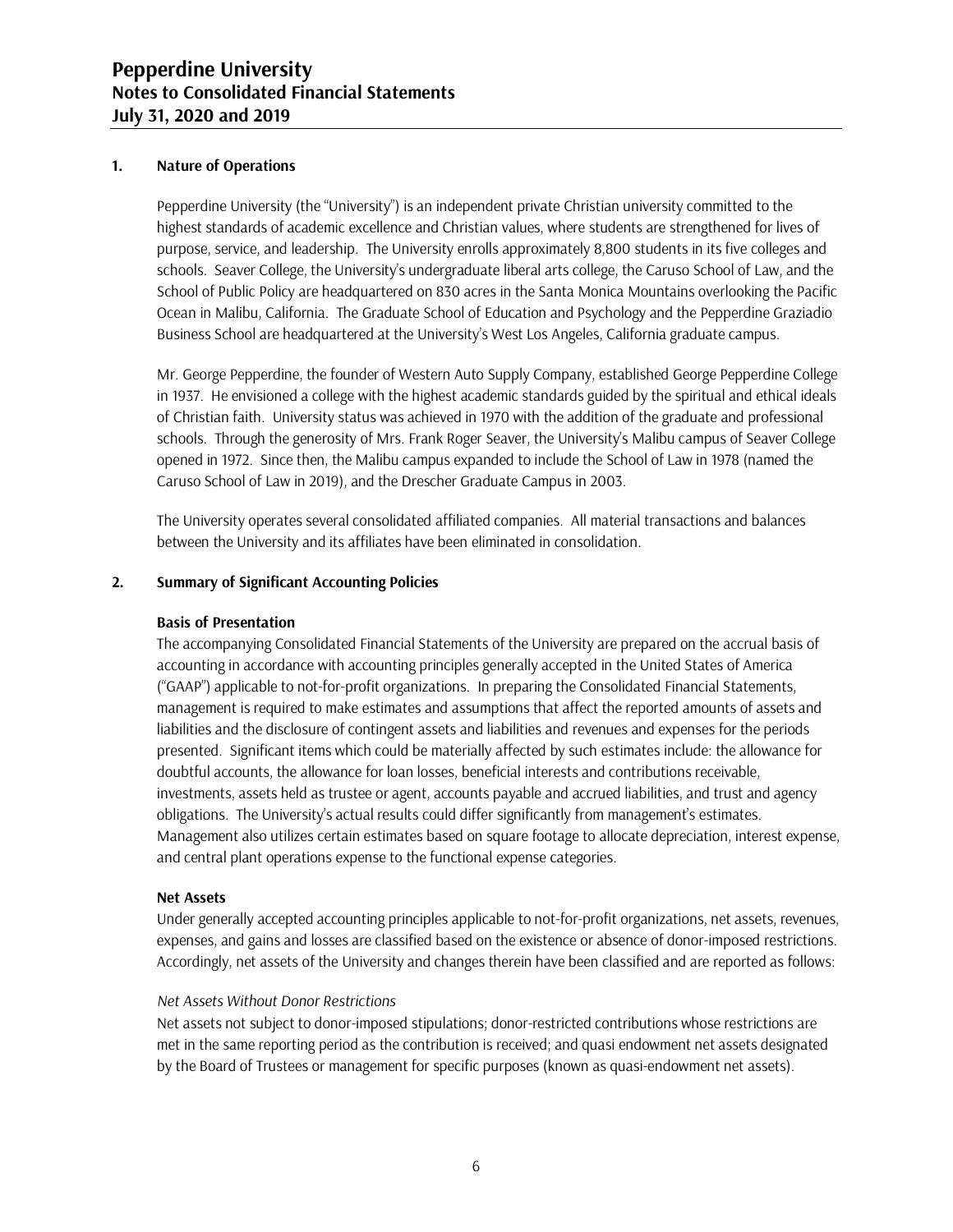#### *Net Assets with Donor Restrictions*

Net assets subject to donor-imposed stipulations that will be met either by actions of the University pursuant to those stipulations and/or by the passage of time. In addition, there are also net assets subject to donorimposed stipulations that require the University maintain them in perpetuity. Generally, the donors of these assets permit the University to use all or part of the income earned on related investments for general or specific purposes.

#### **Cash and Cash Equivalents**

Cash and cash equivalents include cash on hand, cash in checking and savings accounts, money-market funds, cash held by external trustees, and short-term investments with an original maturity of three months or less. Other short-term resources held by external investment managers are classified as investments.

#### **Student Receivables**

Student receivables are carried at cost, less an allowance for doubtful accounts. Management uses available information to recognize losses on student receivables. Future additions to the allowance may be necessary based on changes in economic conditions and other factors.

#### **Student Loans**

Student loans are recorded at the contractual amounts owed by students adjusted for unamortized discounts, premiums, unearned income, undisbursed funds, deferred loan fees and the allowance for loan losses. Interest income is recorded on the accrual basis of accounting in accordance with the terms of the receivables, except interest accruals are discontinued when the payment of principal or interest is 90 or more days past due, or when repayment of principal and interest in full is doubtful. Payments received on delinquent loans are applied to the principal outstanding until the loan is restored to current status.

A student loan is impaired when it is probable that the University will be unable to collect all amounts due according to the contractual terms of the loan agreement. The measurement of impairment may be based on (i) the present value of the expected future cash flows of the impaired loan discounted at the loan's original effective interest rate or (ii) the observable market price of the impaired loan. If the recorded investment of the loan exceeds the measure of impairment, an allowance is recorded in the amount of the excess. The University measures impairment by utilizing a discounted cash flow analysis. The University's income recognition policies for impaired loans are consistent with those for delinquent loans. All loans designated as impaired are either placed on delinquent status or are designated as restructured. Payments received on impaired loans are applied to the principal outstanding until the loan is returned to current status.

On an ongoing basis, management monitors the student loan portfolio and evaluates the adequacy of the allowance for loan losses. In determining the adequacy of the allowance for loan losses, management considers such factors as historical loss experience, known problem loans, assessment of economic conditions, and other appropriate data to identify the risks in the student loan portfolio. The amount of the allowance for loan losses is based on estimates and the University's actual losses may vary from management's estimates. Loans deemed by management to be uncollectible are charged to the allowance for loan losses. Recoveries on loans previously charged off are credited to the allowance for loan losses. Provisions for loan losses are charged to expense and credited to the allowance for loan losses in amounts that are deemed appropriate by management based upon its evaluation of the known and inherent risks in the student loan portfolio. Future additions to the allowance may be necessary based on changes in economic conditions and other factors.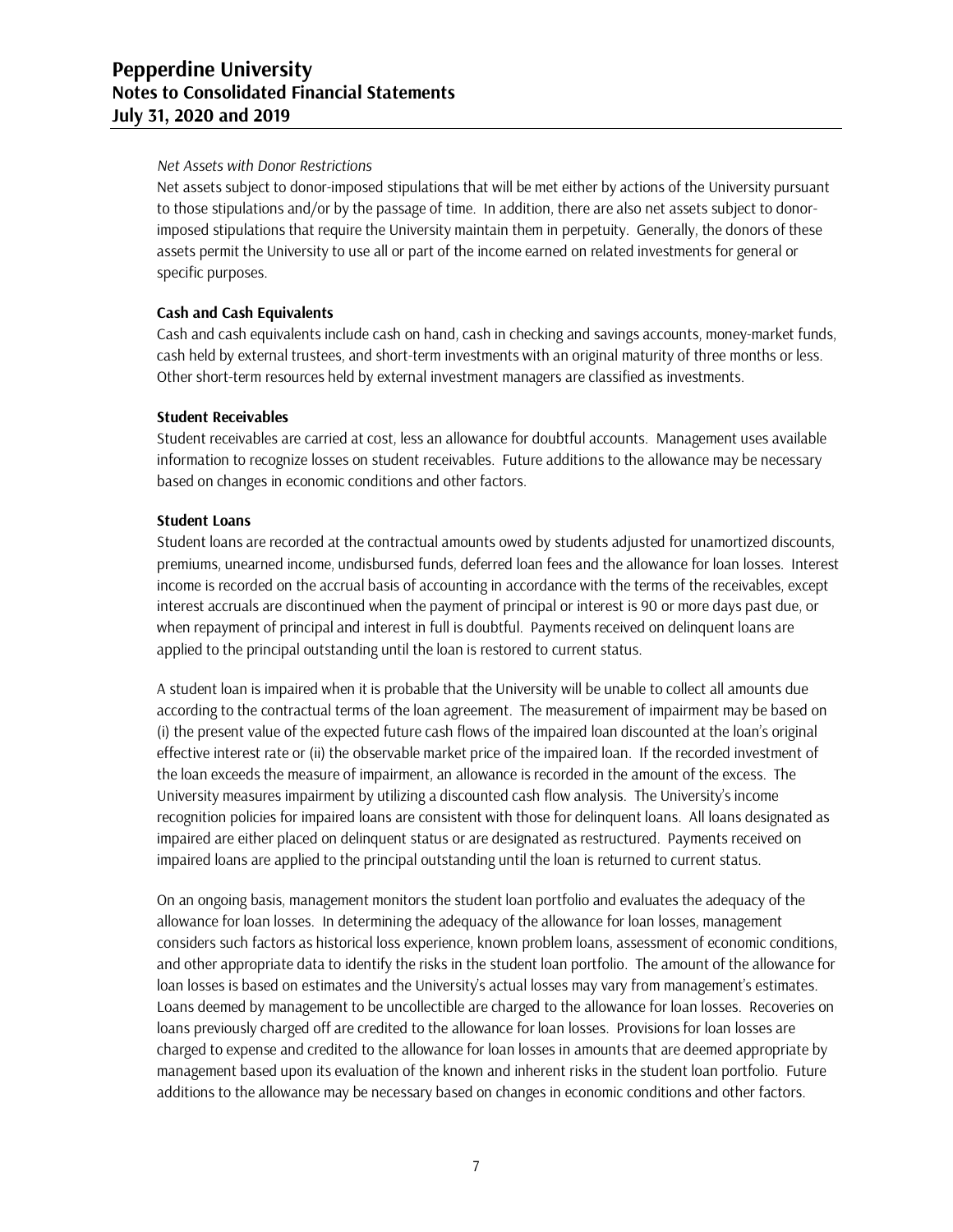#### **Beneficial Interests and Contributions Receivable**

Beneficial interests and contributions receivable are recognized as revenue in the period received and are reported as increases in net assets with donor restrictions. Beneficial interests and contributions receivable where donor restrictions are met in the same fiscal year as the beneficial interest and contribution receivable is received are reported as without donor restrictions. Conditional promises to give are not recognized until they become unconditional, that is, when the conditions on which they depend are substantially met. Beneficial interests and contributions receivable are recorded at their estimated fair value and discounted for amounts to be received in future periods.

#### **Investments**

Investments are stated at fair value and all related transactions are recorded on the trade date. The fair value of investments is based on quoted market prices from national security exchanges, except for alternative investments for which quoted market prices are not available. The fair value of certain alternative investments, which include limited partnerships in venture capital, real estate and other private debt and equity funds, is typically Net Asset Value ("NAV") provided by the external investment managers or general partners, adjusted for receipts and disbursements of cash and distributions of securities if the date of valuation is prior to the University's fiscal year end. Such valuations generally reflect discounts for illiquidity and consider variables such as financial performance of investments, recent sales prices of investments, and other pertinent information. The University believes the carrying amount of these financial instruments is a reasonable estimate of fair value. For those investments that are not traded on a ready market, the estimates of their fair value may differ from the value that would have been used had a ready market for those investments existed.

Investment income, as well as realized and unrealized gains and losses, are accounted for within net assets without donor restrictions, or as changes in net assets with donor restrictions if so stipulated by the donor of such assets. Investment income includes rental income, interest income, royalties, dividend, and other investment income, and is reported net of investment management fees and net of direct internal investment fees.

Investment return up to the University's approved spending rate is presented as endowment support within operating revenue. Endowment support is calculated based upon the Total Rate of Return methodology noted below in Pooled Assets. The difference between endowment support and the actual total return (which may be positive or negative) is presented in non-operating revenues and expenses.

#### **Pooled Assets**

The University manages two separate investment pools designated as Pool A and Pool D. Pooled investments and allocation of pooled investment income are accounted for using the unit market value method.

The Total Rate of Return methodology is utilized for Pool A which consists primarily of quasi and trueendowment funds. The annual total payout is calculated based on an approved spending rate that is applied to a five-year monthly average market value of Pool A funds. For fiscal years 2020 and 2019, the approved spending rate was 5.0%.

Pool D is the charitable gift annuity reserve pool and is invested in accordance with California State Insurance Commission requirements.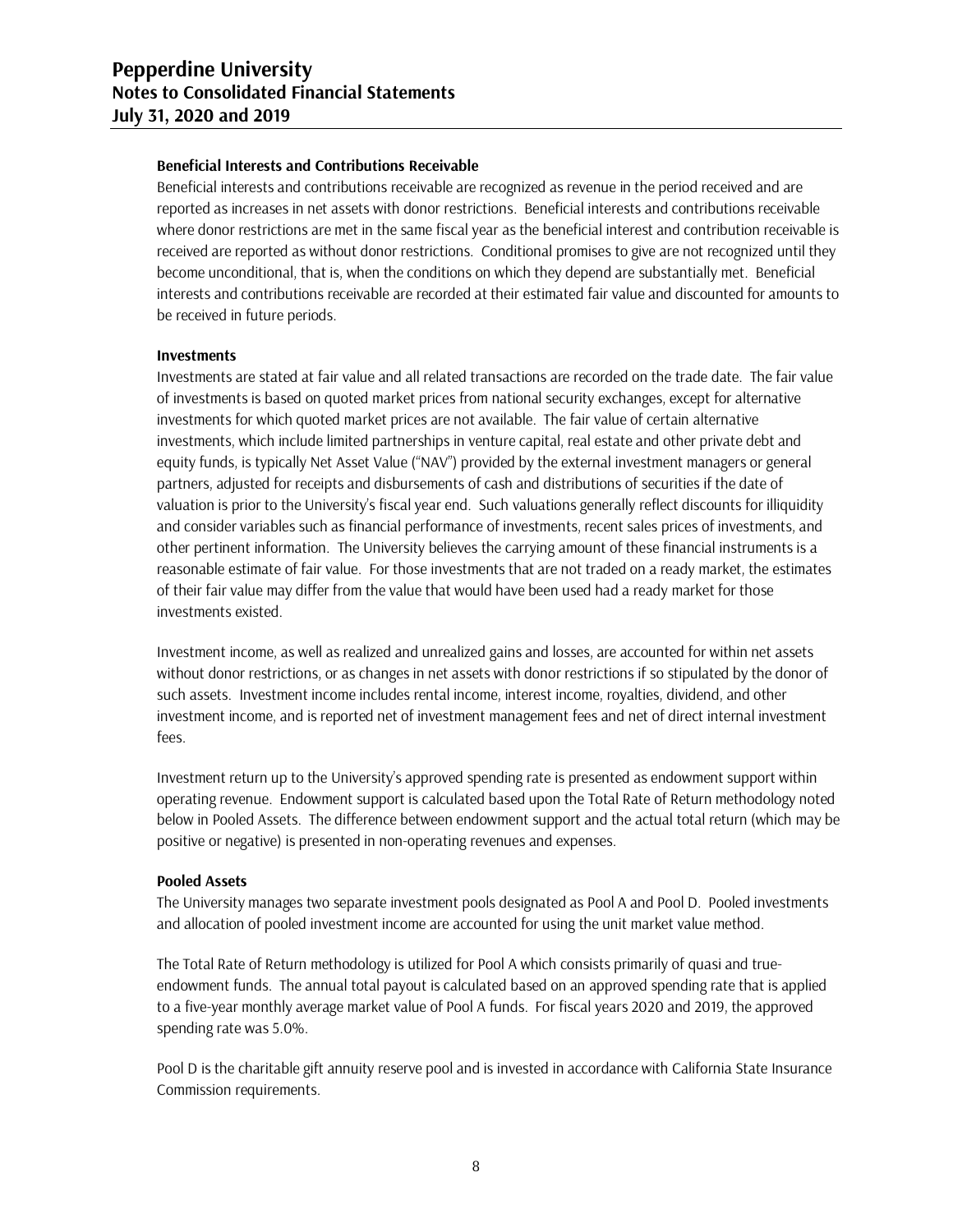#### **Endowment**

The University's endowment consists of 540 individual donor-restricted endowment funds and 86 Universitydesignated quasi-endowment funds for a variety of purposes. The net assets associated with endowment funds, including funds designated by the University to function as endowments, are classified and reported based on the existence or absence of donor-imposed restrictions.

The University has interpreted the Uniform Prudent Management of Institutional Funds Act ("UPMIFA") as allowing the University to appropriate for expenditure or accumulate so much of an endowment fund as the University determines is prudent for the uses, benefits, purposes, and duration for which the endowment funding is established, subject to the intent of the donor as expressed in the gift instrument. As a result of this interpretation, the University classifies as net assets with donor restrictions (a) the original value of gifts donated to the permanent endowment, (b) the original value of subsequent gifts to the permanent endowment, and (c) accumulations to the permanent endowment made in accordance with the direction of the applicable donor gift. The remaining portion is classified as donor restricted net assets until those amounts are appropriated for expenditure by the University in a manner consistent with the standard of prudence prescribed by UPMIFA. In accordance with UPMIFA, the University considers the following factors in making a determination to appropriate or accumulate endowment funds:

- (1) The duration and preservation of the fund
- (2) The purposes of the University and the donor-restricted endowment fund
- (3) General economic conditions
- (4) The possible effect of inflation and deflation
- (5) The expected total return from income and the appreciation of investments
- (6) Other resources of the University
- (7) The investment policies of the University

The University has adopted an endowment payout policy to preserve and enhance the purchasing power of the endowment and to provide a relatively stable and constant return sufficient to meet a portion of the spending needs of the University.

The endowment payout policy is based upon the average market value of the previous 60 months multiplied by a specified percentage. The payout percentage for the pooled endowment for the fiscal years ended July 31, 2020 and 2019 was 5.0%. Accumulated investment gains are used to fund the difference between payout and current earnings.

The endowment payout policy is intended to produce increasing yet smooth and predictable endowment distributions year over year. From time to time, the fair value of endowment funds may fall below the original gift amount. Deficiencies of this nature are referred to as underwater endowments. In the event that an endowment falls underwater, current management policy is to allow spending on the endowment.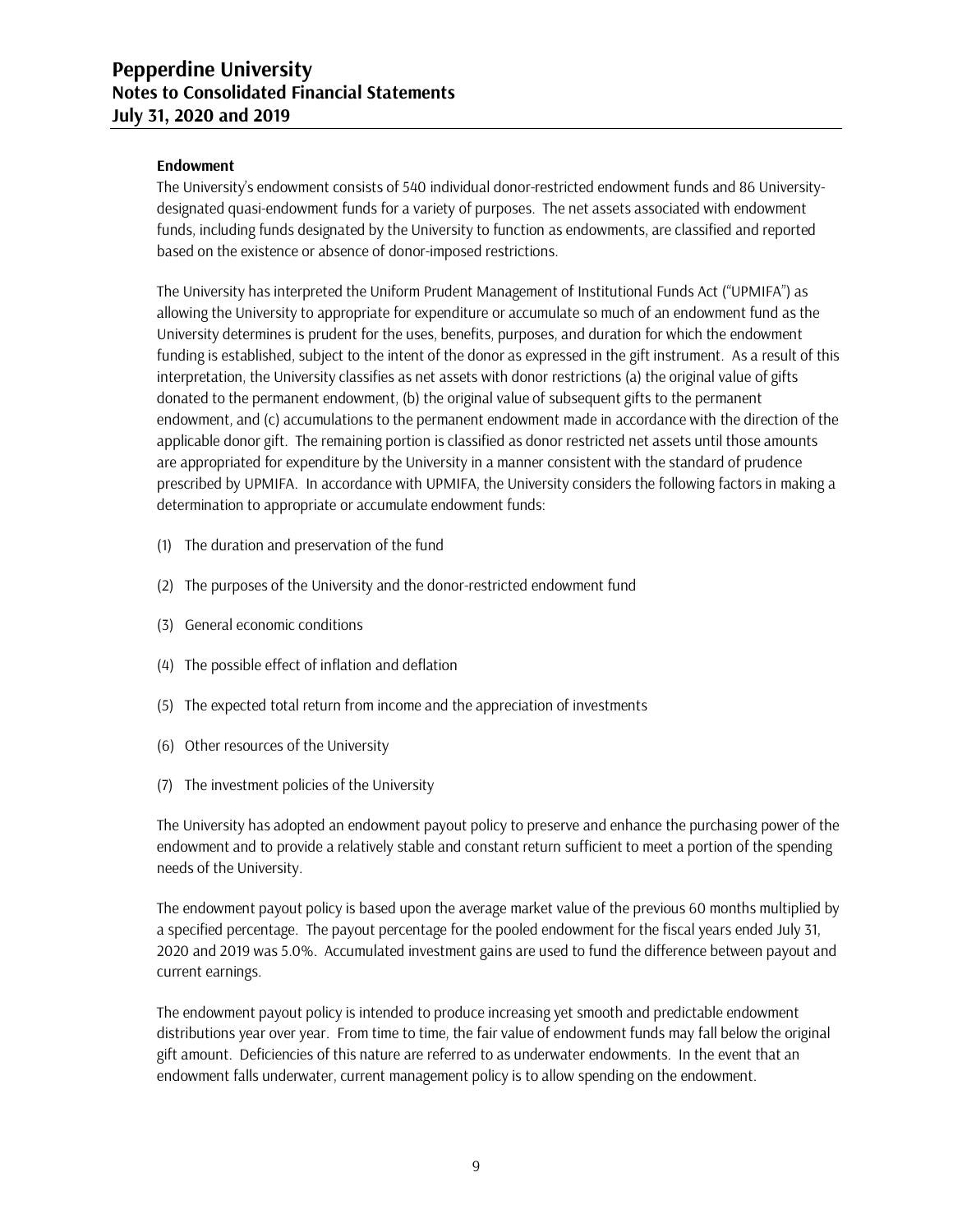### **Derivatives**

From time to time, the University enters into derivative transactions either as part of its overall investment asset allocation or as a specific hedge or risk management tool. Derivatives used as part of the asset allocation strategy are recorded at fair value with realized and unrealized gains and losses reflected in the Consolidated Statements of Activities. These derivatives are included in the investment portfolio categorized as "Other."

Derivatives used to economically hedge specific operations, such as foreign currency contracts, are discussed under the heading, "Foreign Currency Management."

#### **Assets Held As Trustee or Agent and Trust and Agent Obligations**

The University uses the actuarial method of recording charitable gift annuities and charitable remainder trusts. When a gift is received, the fair value of the gift received is recorded as an asset and the present value of the related amounts due is recorded as a liability based on the Individual Annuity Reserve 2012 tables and the remainder is recorded as private gift and grant revenue in the appropriate net asset category on the Consolidated Statements of Activities. Investment income is credited, and annuity payments, direct costs of funds management, and investment losses are charged to the related liability. In situations where trust assets are not readily convertible to cash, annuitant payments have been made by the University. For life contingent gifts, the liability is adjusted annually based on the changes in the expected life, and is reflected as an actuarial adjustment of trust and agency obligations on the Consolidated Statements of Activities. At July 31, 2020 and 2019, the discount rate used to calculate future payments to be made by the University ranged from 1.0% per annum to 10.0% per annum.

Remainder interests in real estate are recorded at their estimated fair value at the date of gift. Investment income and gains are credited, and direct costs of asset management and investment losses are charged to the related net asset category.

The University and its consolidated subsidiaries have legal title, either in their name or as trustee, to the charitable gift annuities, charitable remainder trusts, and life estates subject to life interests of the beneficiaries. No significant financial benefit can be realized until the contractual obligations are released.

#### **Deferred Compensation Plans**

Contributions to the University's deferred compensation plan under Section 457(b) and 457(f) of the United States Internal Revenue Code are carried at fair value as a component of assets held as trustee or agent, with an equal and offsetting obligation to pay the employees as a component of trust and agency obligations on the Consolidated Statements of Financial Position.

#### **Property, Facilities, and Equipment**

Property, facilities, and equipment are stated at cost or, if received by gift, at fair value at the date of the gift. Depreciation on buildings, improvements, furniture, fixtures, and equipment is provided on a straight-line basis over the estimated useful lives as described in the table below: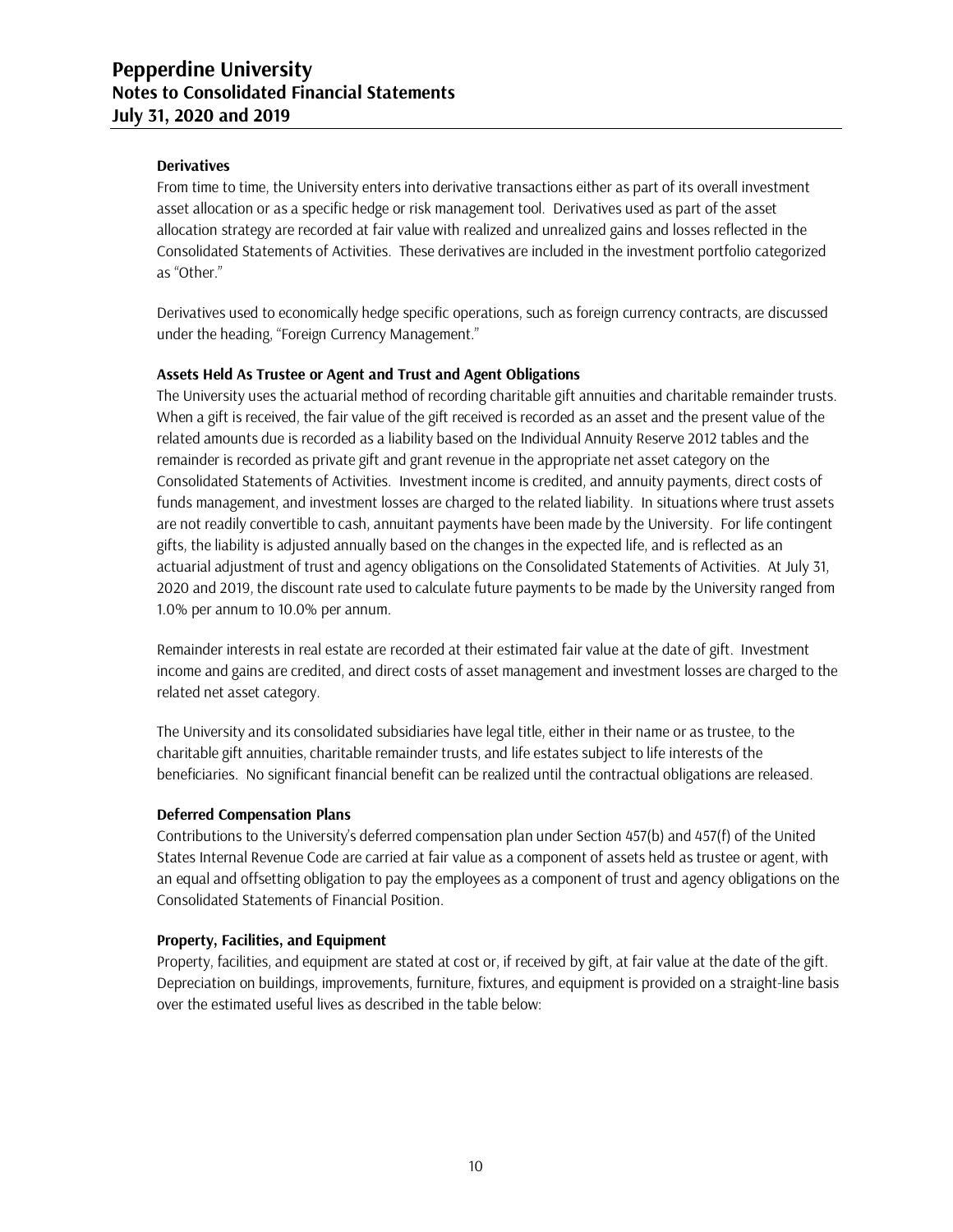#### **Asset Class Useful Life**

| Furniture and other equipment  | 10-15 years |
|--------------------------------|-------------|
| Computer hardware and software | 2-10 years  |
| Motor vehicles                 | 5 years     |
| Buildings                      | 20-70 years |
| Land improvements              | 20 years    |

Amounts spent for repairs and maintenance are charged to expense as incurred. When assets are sold or retired, the associated cost and accumulated depreciation are removed.

#### **Debt Issuance Costs**

Capitalized debt issue costs included in long-term obligations are amortized over the life of the related debt using the effective interest method.

#### **U.S. Government-Funded Student Loans**

Funds provided by the United States government under the Federal Perkins Loan Program were loaned to qualified students. These funds are ultimately refundable to the U.S. government and as such are included as liabilities in the Consolidated Statements of Financial Position.

#### **Foreign Currency Management**

The University uses derivative financial instruments to reduce its net exposure to currency fluctuations. As such, the University enters into forward contracts and purchases currency futures (principally the Euro, the British pound, and Swiss francs) to economically hedge forecasted cash flows denominated in foreign currencies. The purpose of the University's foreign currency hedging activities is to reduce the risk of eventual United States dollar net cash outflows resulting from costs outside the U.S. that will be adversely affected by changes in exchange rates.

#### **Asset Retirement Obligations**

The University recognizes liabilities for legal obligations associated with the retirement of tangible long-lived assets when the timing and/or method of settlement of the obligation is conditional on a future event. The fair value of a liability for a conditional asset retirement obligation is recognized in the period in which it occurs if a reasonable estimate of fair value can be made.

#### **Concentrations of Financial Aid**

A significant number of students attending the University receive financial assistance from U.S. government student financial aid programs. These programs require the University to comply with record keeping, eligibility, and other requirements. Failure to comply with such U.S. government requirements could result in the loss of U.S. government financial assistance to the University's students and adversely impact the operations of the University.

#### **Income Taxes**

As a not-for-profit educational institution, the University is exempt from Federal and California income taxes under Section 501(c) (3) of the Internal Revenue Code, and Section 23701(d) of the California Revenue and Taxation Code (except for taxes on unrelated business income). Since the University's unrelated business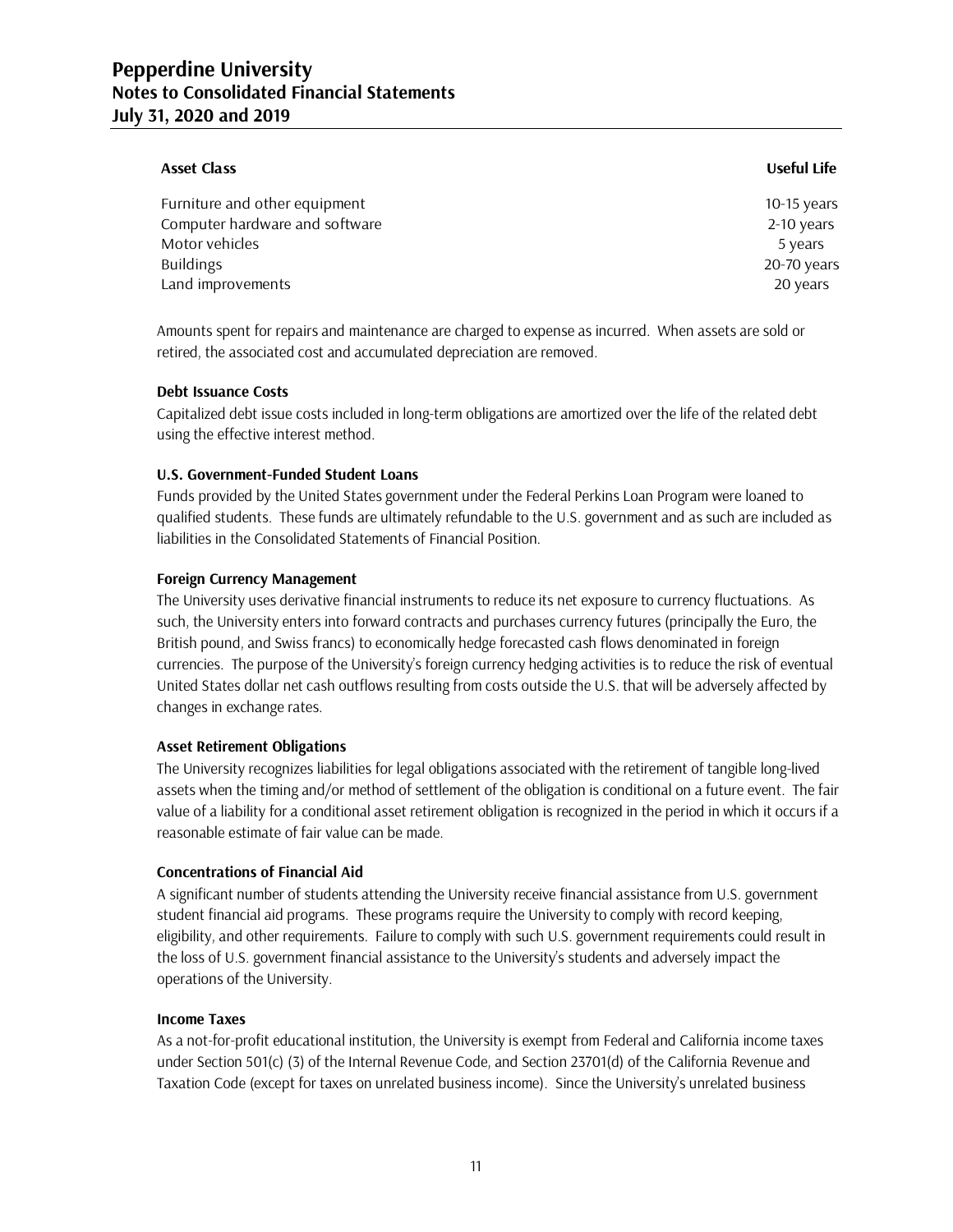income for the years ended July 31, 2020 and 2019 was immaterial, no provision for income taxes has been made in the accompanying Consolidated Financial Statements.

#### **Revenue Recognition**

The University's revenue recognition policies are as follows:

#### *Student Tuition and Fees (net of Scholarship) and Room and Board*

The University's operating revenue is primarily derived from academic programs provided to students including undergraduate and graduate programs, and residential services. Tuition and fees and room and board revenues are recognized in an amount that reflects the consideration the University is entitled to in exchange for providing educational, housing, and dining services. The University's transaction price is determined based on the gross price, net of any scholarships and refunds. The University awarded scholarships in the amounts of \$130.8 million and \$121.2 million for the periods ended July 31, 2020 and July 31, 2019, respectively.

Tuition and fees and room and board are recognized as revenue in the period in which the University satisfies its performance obligation to its students. A performance obligation is a promise in a contract to transfer a distinct good or service to customer. The University's performance obligations are to provide education to the student, and in certain instances, other items such as room and board.

Student tuition and fees received in advance of services to be rendered are recorded as deferred revenue. The University's payment terms generally require payment in advance of the academic term. Substantially all of the deferred revenue balance at the beginning of each year was recognized into revenue during the years ended July 31, 2020 and 2019.

#### *Endowment Support*

Endowment support, limited to the payout calculated under the Total Rate of Return methodology, is comprised of ordinary income and accumulated gains on endowment and quasi-endowment assets.

#### *Private Gifts*

Private gifts including unconditional promises to give, are recognized as revenue in the period received and are reported as increases in the appropriate category of net assets. Conditional or contingent grant awards and gifts are not recorded as revenue until the conditions on which they depend have been substantially met. The University has elected a policy to report contributions where the condition and restriction are met in the same reporting period within net assets without donor restrictions.

#### *Government Grants*

Government grants received from departments or agencies of the government are considered non-exchange transactions and are reported as increases in net assets without donor restrictions as the associated barriers are overcome, which generally is as allowable expenditures under such agreements are incurred. The University has elected a policy to report awards where the condition and restriction are met in the same reporting period within net assets without donor restrictions.

#### *Sales and Services*

Sales and services revenue, includes income from supporting services such as conferences and events, dining facilities, and bookstores, are recorded at a point in time when the customer obtains control of the promised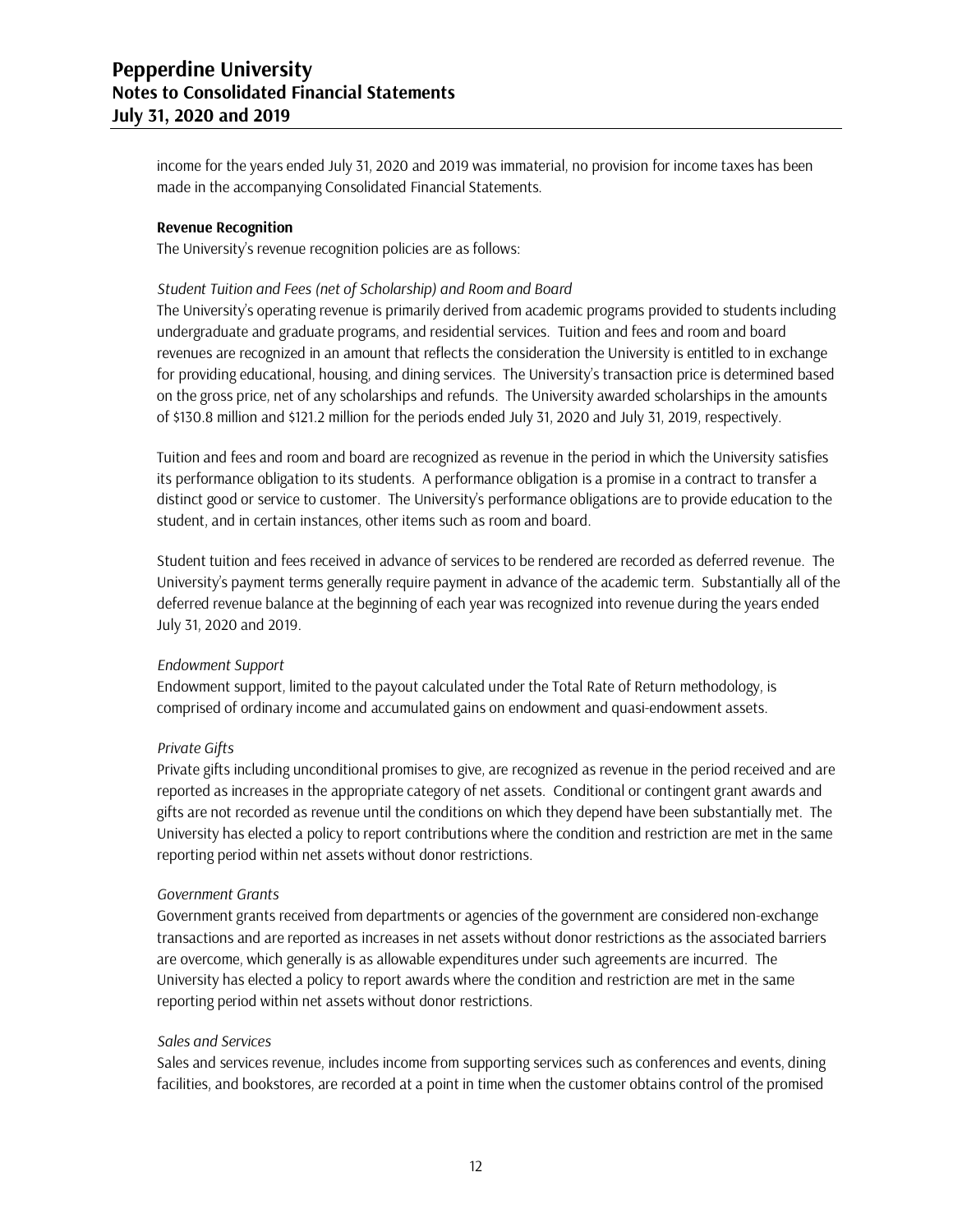product or service. Amounts received in advance of delivery of products or services are recorded as deferred revenue.

#### *Other Revenue*

Other revenue includes income primarily generated from athletic activities, maturity of trusts, and other fees. Amounts received are recorded at the time of transaction. Amounts not received by year end but earned are accrued and are included in other accounts receivable.

#### **New Accounting Pronouncements Implemented in Fiscal Year 2020**

In August 2016, the FASB issued ASU 2016-15, *Classification of Certain Cash Receipts and Cash Payments*. The standard addresses the classification of certain transactions within the statement of cash flows, including cash payments for debt repayment or debt extinguishment costs, contingent considerations payments made after a business combination, and distribution received from equity method investments. This standard is effective for fiscal year 2020. There was no material impact on the financial statements from the adoption of this guidance.

In November 2016, the FASB issued ASU 2016-18, *Statement of Cash Flows, Restricted Cash.* This standard requires that the Consolidated Statement of Cash Flows explain the change during the period in the total cash, cash equivalents, restricted cash, and restricted cash equivalents ("Total Cash"). Additionally, a disclosure describing the nature of the restrictions and a reconciliation of Total Cash to the amounts of Cash and cash equivalents presented on the Consolidated Statement of Financial Position is required. This standard is effective for fiscal year 2020. There was no material impact on the financial statements from the adoption of this guidance.

#### **Accounting Pronouncements Implemented in Fiscal Year 2019**

In May 2014, the FASB issued ASU 2014-09, *Revenue from Contracts with Customers*. This standard implements a single framework for recognition of all revenue earned from customers. This framework ensures that entities appropriately reflect the consideration to which they expect to be entitled in exchange for goods and services by allocating the transaction price to identified performance obligations and recognizing revenue as performance obligations are satisfied. Qualitative and quantitative disclosures are required to enable users of financial statements to understand the nature, amount, timing, and uncertainty of revenue and cash flows arising from contracts with customers. The standard is effective for fiscal years beginning after December 15, 2017. On August 1, 2018, the University adopted ASU 2014-19 using the full retrospective adoption method.

In accordance with the full retrospective adoption method, the University elected to retroactively adjust only those contracts that did not meet the definition of a completed contract at the date of initial application. This guidance did not significantly impact the timing of the University's revenue recognition, but did result in scholarships being considered a reduction of the transaction price. Additional disclosures were also required and are included in the notes to the consolidated financial statements.

In June 2018, the FASB issued standard ASU 2018-08, *Clarifying the Scope and the Accounting Guidance for Contributions Received and Contributions Made*. This standard provides a more robust framework for determining whether a transaction should be accounted for as a contribution or as an exchange transaction. The guidance also helps determine whether a contribution is conditional and better distinguishes a donorimposed condition from a donor-imposed restriction. The University adopted this standard for fiscal year 2019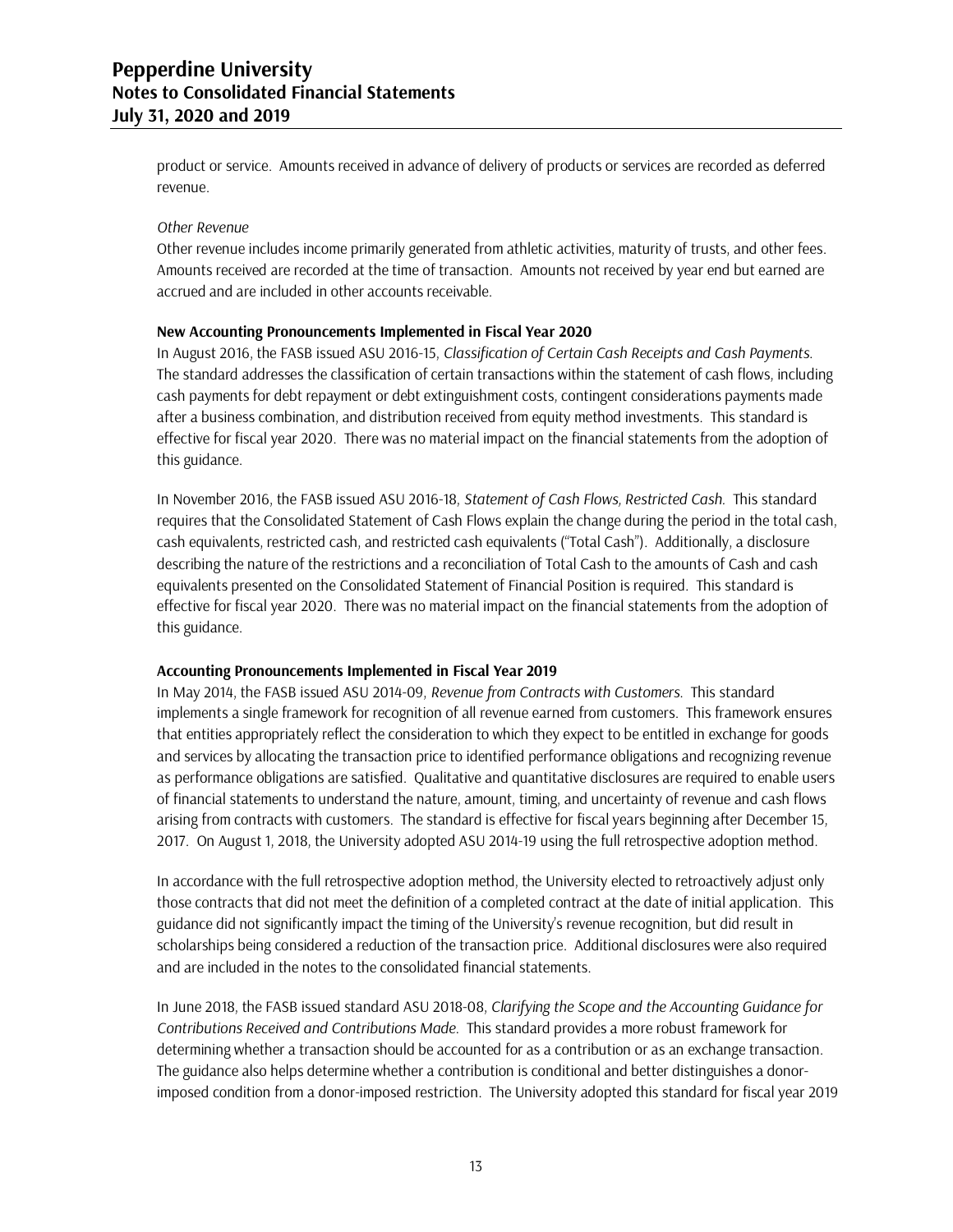on a modified prospective basis for contracts not yet completed as of, or entered into subsequent to, the beginning of the fiscal year. The adoption did not result in a material change to how the University accounts for revenue from contributions, grants, and contracts.

In August 2016, the FASB issued ASU 2016-14, *Presentation of Financial Statements for Not-for-Profit-Entities*. This guidance revises the not-for-profit reporting model. The guidance streamlines and clarifies net asset reporting, imposes new reporting requirements related to liquidity and expenses, and requires reporting a net measure of investment return. This standard requires the University to recognize underwater endowment funds as a reduction of net assets with donor restrictions. It also requires enhanced disclosures for board designations, composition of net assets without donor restrictions, liquidity, and expenses by both natural and functional classification. Additionally, presentation of investment management fees is no longer required. This guidance is effective for fiscal years beginning after December 15, 2017. The University has adopted this guidance effective for the year ended July 31, 2019 and retrospectively for the year ended July 31, 2018.

#### **Authoritative Pronouncements not yet Adopted by the University**

In February 2016, the FASB issued ASU 2016-02, *Leases*. This guidance requires the recognition of rights and obligations arising from lease contracts, including existing and new arrangements, as assets and liabilities on the balance sheet. In June 2020, the FASB issued ASU 2020-05, *Revenue from Contracts with Customers and Leases – Effective Dates for Certain Entities*, which provides for a limited deferral of the effective date for the implementation of the lease standard. The new guidance is effective for annual reporting periods beginning after December 15, 2019. Management believes adoption will have a material impact on the financial statements.

In August 2018, the FASB issued ASU 2018-13, *Fair Value Measurement: Disclosure Framework- Changes to the Disclosure Requirements for Fair Value Measurement*. This ASU is effective for fiscal years beginning after December 15, 2019, with early adoption permissible. This ASU removes certain disclosures, modifies certain disclosures and adds additional disclosures related to fair value measurement. The University is evaluating the impact this will have on its financial statements.

In August 2018, the FASB issued ASU 2018-15, *Intangibles—Goodwill and Other—Internal-Use Software: Customer's Accounting for Implementation Costs Incurred in a Cloud Computing Arrangement that is a Service Contract*. The new FASB guidance covers a customer's accounting for implementation, set-up, and other upfront costs incurred in a cloud computing arrangement hosted by the vendor that is a service contract. Under the new guidance, a customer will apply the same criteria for capitalizing implementation costs of a cloud computing arrangement as it would for an on premises software license. The guidance is effective for the annual reporting periods beginning after December 15, 2020. The University is evaluating the impact this will have on its financial statements.

In March 2019, the FASB issued ASU 2019-03, *Updating the Definitions of Collections, Not-for-Profit Entities*. This ASU is effective for fiscal years beginning after December 15, 2019, with early adoption permissible. This ASU modifies the term "Collections", which in turn may change collection recognition policies, and adds certain disclosure requirements. The University is evaluating the impact this will have on its financial statements.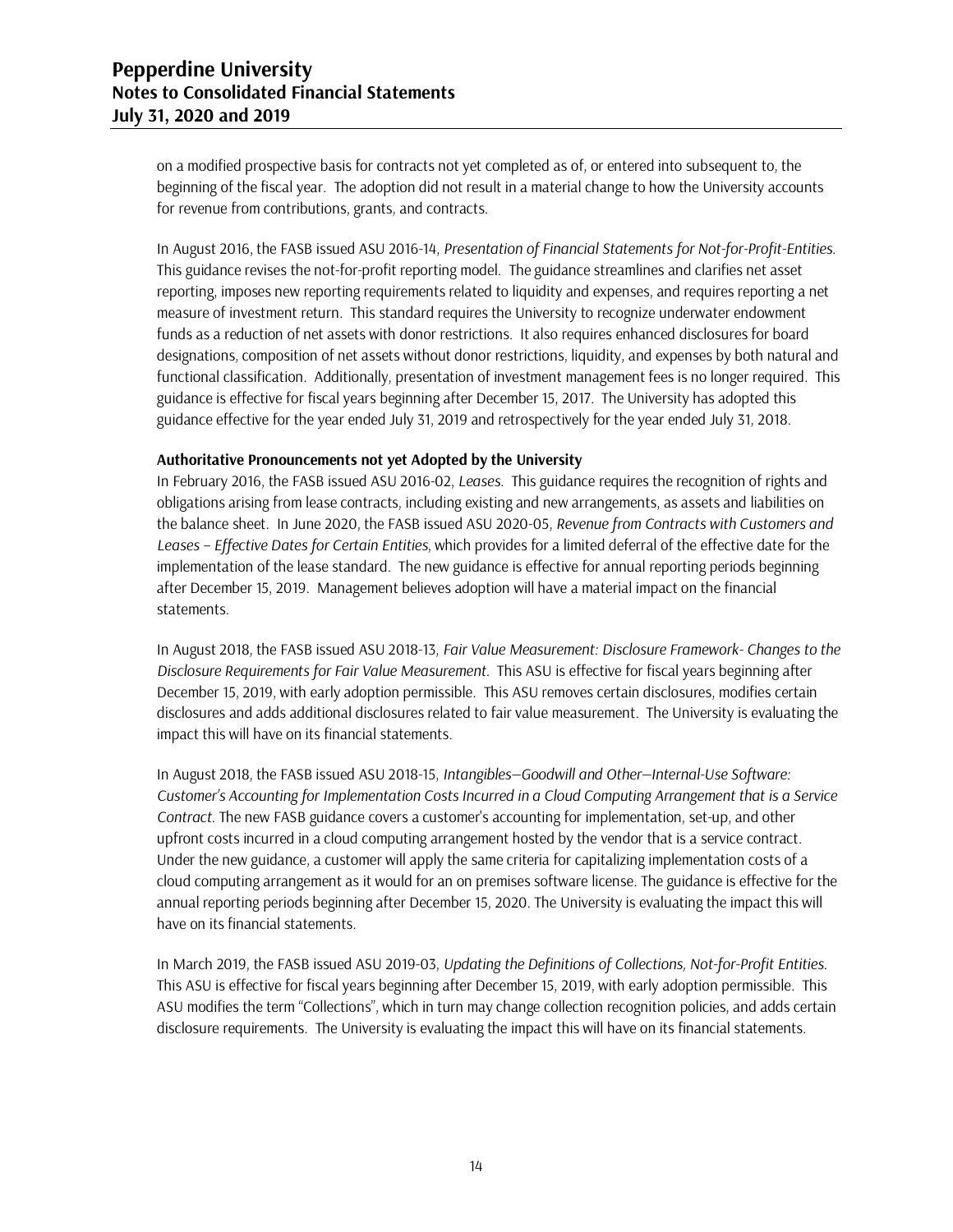#### **3. Financial Assets and Liquidity Resources**

As of July 31, 2020 and 2019, financial assets and liquidity resources available within one year for general expenditures, such as operating expenses, scheduled principal payments on debt, and capital construction costs not financed with debt, were as follows:

| (in thousands)                                                           |     | 2020    | 2019          |
|--------------------------------------------------------------------------|-----|---------|---------------|
| Financial assets available for current use:                              |     |         |               |
| Cash and cash equivalents, adjusted                                      | \$. | 137,854 | \$<br>144,846 |
| Student and other receivables, net                                       |     | 5,793   | 7,779         |
| Short term investments                                                   |     | 244,350 | 134,808       |
| Board and University designated endowment funds                          |     | 276,227 | 271,528       |
| Reserve funds                                                            |     | 9,903   | 14,529        |
| Financial assets available at year end for current use                   |     | 674,127 | 573,490       |
| Liquidity resources:                                                     |     |         |               |
| Bank line of credit                                                      |     | 50,000  | 50,000        |
| Total financial assets and liquidity resources available for current use |     | 724,127 | 623.490       |

The University's cash flows have seasonal variations during the year attributable to tuition billing, and a concentration of contributions received at calendar and fiscal year end. As detailed in Note 11, the University maintains a line of credit for general corporate purposes. No amounts were drawn as of July 31, 2020 and 2019.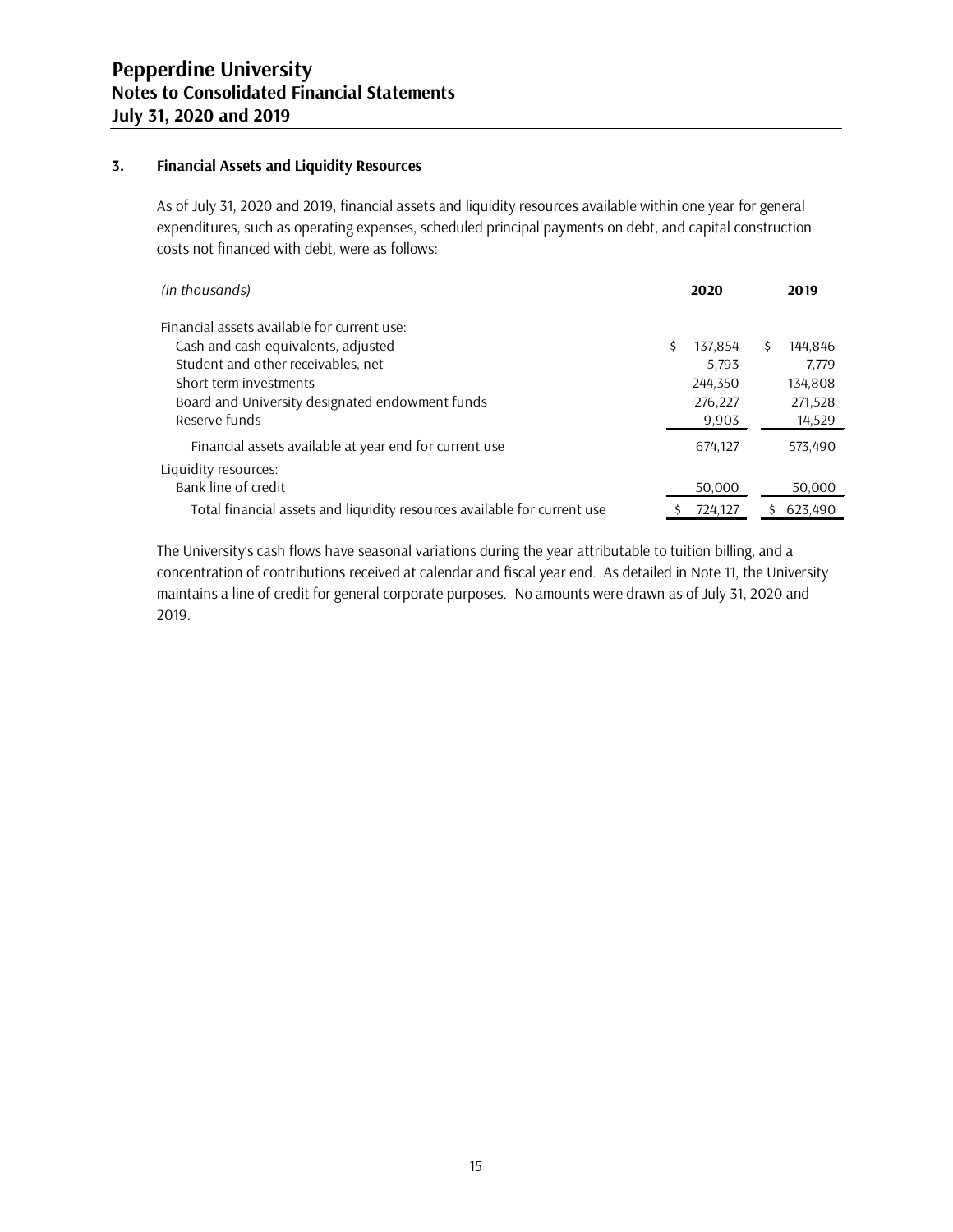#### **4. Student Receivables**

Student receivables consist of the following at July 31, 2020 and 2019:

| (in thousands)                              |   | 2020     | 2019        |
|---------------------------------------------|---|----------|-------------|
| Graduate School of Education and Psychology | Ś | 1,691    | \$<br>1,307 |
| Pepperdine Graziadio Business School        |   | 1,282    | 798         |
| Seaver College                              |   | 1,058    | 1,731       |
| Other                                       |   | 1,111    | 919         |
| Gross student receivables                   |   | 5,142    | 4,755       |
| Allowance for doubtful accounts             |   | (2, 113) | (2, 122)    |
|                                             |   | 3,029    | 2,633       |

#### **5. Student Loans**

Student loans consist of the following at July 31, 2020 and 2019:

| (in thousands)            | 2020 |         | 2019         |
|---------------------------|------|---------|--------------|
| Perkins                   | \$   | 9,304   | \$<br>11,218 |
| Weingart                  |      | 7,140   | 6,921        |
| Other                     |      | 1,184   | 1,153        |
| Gross student loans       |      | 17,628  | 19,292       |
| Allowance for loan losses |      | (1,614) | (1, 574)     |
|                           |      | 16,014  | 17,718       |

#### **6. Beneficial Interests and Contributions Receivable**

Unconditional promises to give with payments due in future periods are reported as donor restricted beneficial interests and contributions receivable. Unconditional promises to give are recorded at their discounted present value. At July 31, 2020, the discount rate applied to beneficial interests and contributions receivable ranged from 0.11% per annum to 1.19% per annum and at July 31, 2019, ranged from 1.82% per annum to 2.81% per annum.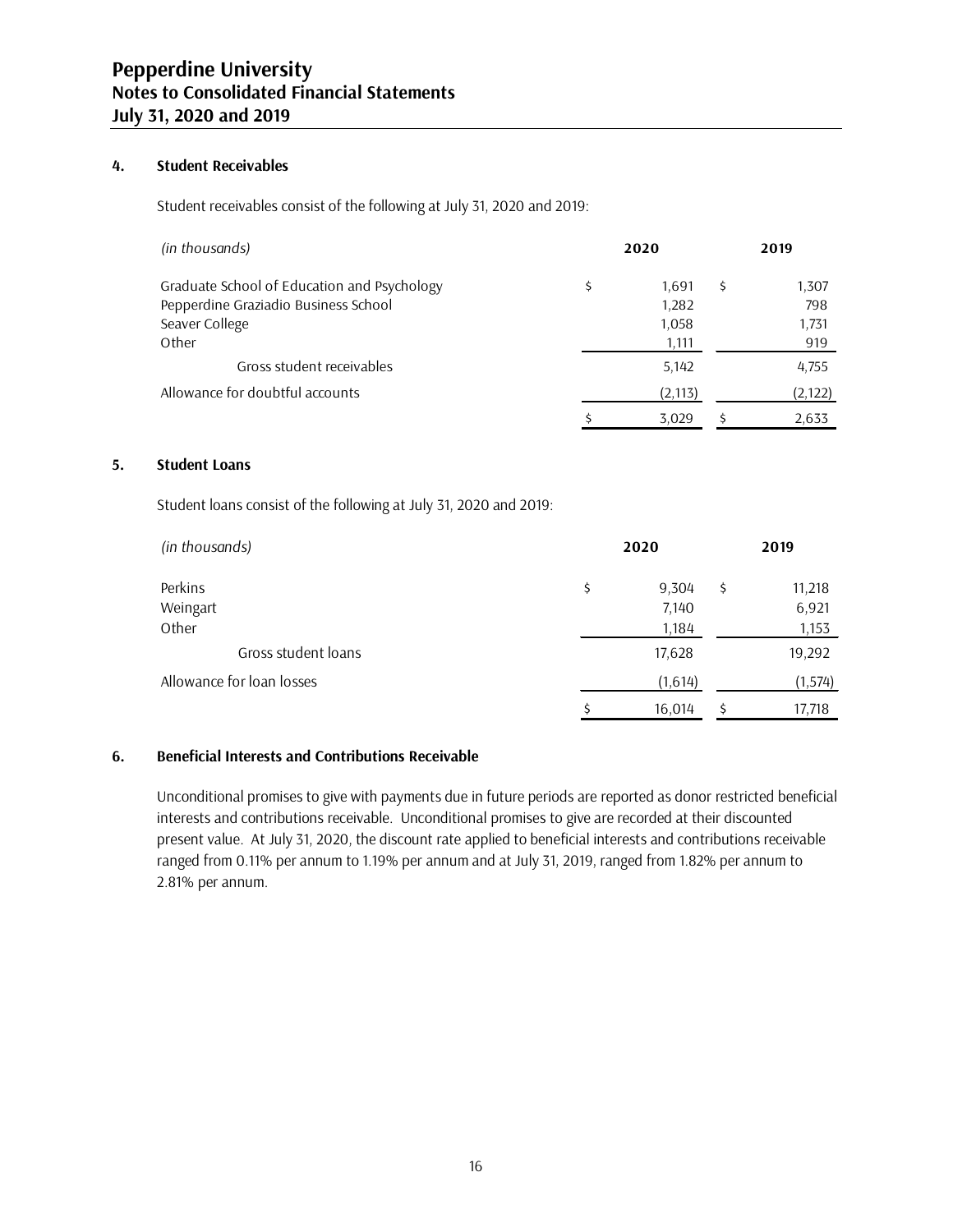The following table provides a summary of beneficial interests and contributions receivable by expected collection date at July 31, 2020:

| (in thousands)             | <b>Beneficial</b><br><b>Interests</b> | <b>Contributions</b><br>Receivable | <b>Total</b> |
|----------------------------|---------------------------------------|------------------------------------|--------------|
| In one year or less        | \$<br>۰.                              | \$<br>2,355                        | \$<br>2,355  |
| Between one and five years |                                       | 12,374                             | 12,374       |
| More than five years       | 40,021                                | 3,165                              | 43,186       |
|                            | 40,021                                | 17,894                             | 57,915       |
| Less: Discount             |                                       | (218)                              | (218)        |
|                            | 40.021                                | 17,676                             | 57,697       |

The following table provides a summary of beneficial interests and contributions receivable by expected collection date at July 31, 2019:

| (in thousands)             | <b>Beneficial</b><br><b>Interests</b> | <b>Contributions</b><br>Receivable | <b>Total</b> |
|----------------------------|---------------------------------------|------------------------------------|--------------|
| In one year or less        | \$<br>2,328                           | \$<br>39                           | \$<br>2,367  |
| Between one and five years |                                       | 13,178                             | 13,178       |
| More than five years       | 34,729                                | 635                                | 35,364       |
|                            | 37,057                                | 13,852                             | 50,909       |
| Less: Discount             |                                       | (984)                              | (984)        |
|                            | 37,057                                | 12.868                             | 49.925       |

During the years ended July 31, 2020 and 2019, the University received payments on prior year promises to give of \$4.2 million and \$2.4 million, respectively.

Beneficial interests include assets held by external trustees totaled \$40.0 million at July 31, 2020 and \$37.1 million at July 31, 2019.

In the event beneficial interests and contributions receivable are deemed uncollectable, they are charged to expense as a component of other non-operating revenues and expenses. No beneficial interests or contributions receivable were written off during the year ended July 31, 2020. Beneficial interests and contributions receivable written off during the year ended July 31, 2019 amounted to \$5.1 million.

As of the years ended July 31, 2020 and 2019, promises to give in the net amount of \$58.4 million and \$30.4 million were received but not recognized, respectively. Promises to give may not be recognized because a donor has not provided sufficient documentation, the promise is conditional, or the promise is revocable. When conditional promises to give become unconditional, they will be recorded and generally will be restricted for endowment, operations, and capital projects as stipulated by the donor.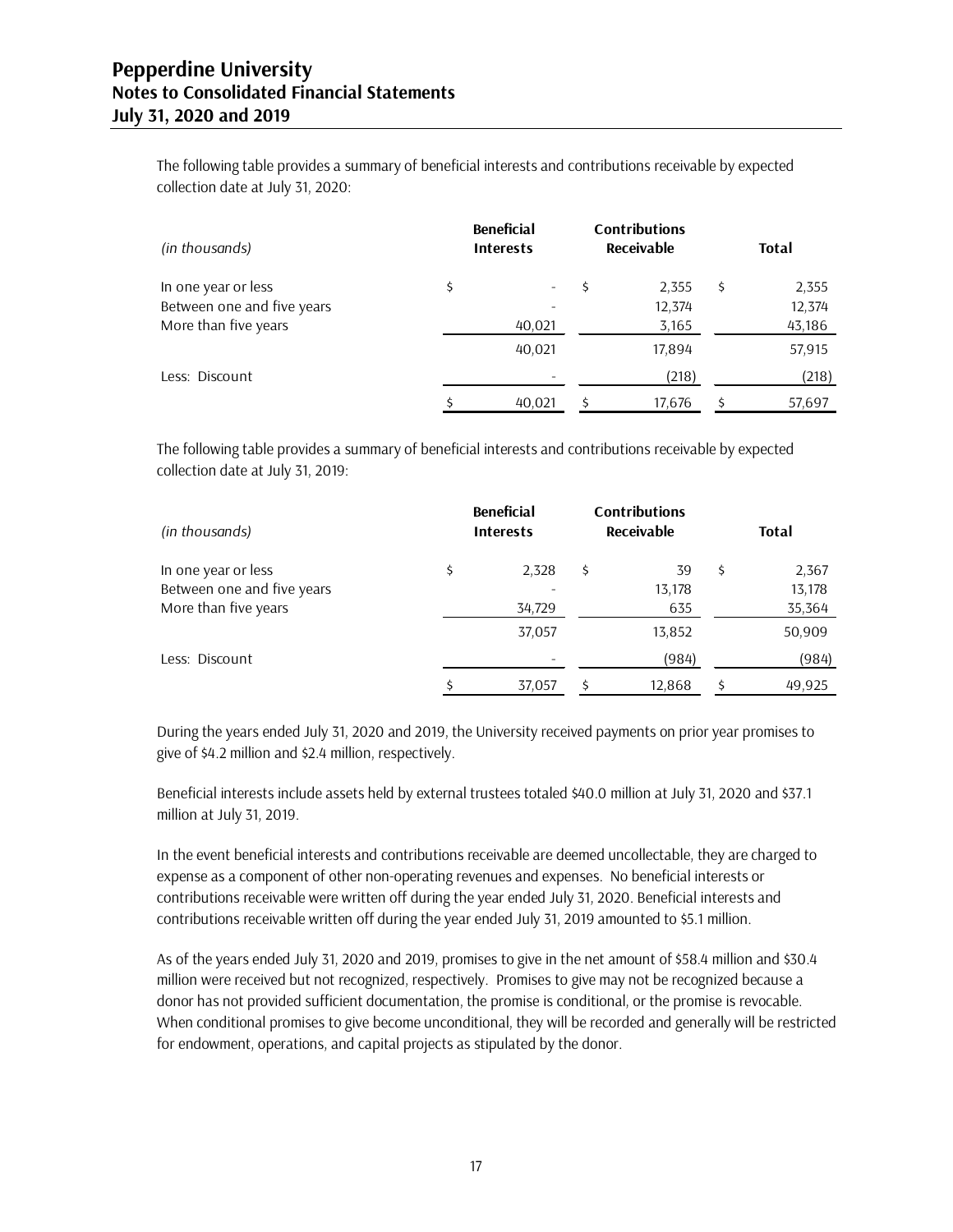#### **7. Investments**

The University's investments consist of the following at July 31, 2020 and 2019:

| (in thousands)            | 2020 |           |    | 2019      |
|---------------------------|------|-----------|----|-----------|
| Cash and cash equivalents | \$   | 323,381   | \$ | 175,511   |
| Absolute return           |      | 169,233   |    | 166,984   |
| Assets held by trustee    |      | 157,758   |    | 159,370   |
| Mutual funds              |      | 76,404    |    | 56,078    |
| Fixed income              |      | 74,474    |    | 124,565   |
| Real estate               |      | 164,363   |    | 129,580   |
| Private equity            |      | 139,890   |    | 127,110   |
| Natural resources         |      | 75,095    |    | 131,763   |
| Public equity             |      | 66,985    |    | 78,791    |
| Opportunistic distressed  |      |           |    | 11,862    |
| Other                     |      | 9,467     |    | 532       |
|                           |      | 1,257,050 | \$ | 1,162,146 |
| Pooled investments        | \$   | 774,468   | \$ | 792,695   |
| Separately invested       |      | 482,582   |    | 369,451   |
|                           |      | 1,257,050 | \$ | 1,162,146 |

Assets held by trustee consists primarily of the balance of the Blanche E. Seaver Endowed Trust, of which the University is the sole irrevocable income and principal beneficiary. Assets in this trust are diversified to produce consistent and distributable investment income. Income received from this trust is recorded as a component of endowment support on the Consolidated Statements of Activities.

Investment return consists of the following for the years ended July 31, 2020 and 2019:

| (in thousands)              |  | 2019      |          |  |
|-----------------------------|--|-----------|----------|--|
| Investment income           |  | 21.659    | 29,331   |  |
| Realized gains              |  | 25,602    | 29,482   |  |
| Unrealized (losses) / gains |  | (49, 248) | 7,733    |  |
| Management fees             |  | (6,520)   | (6, 190) |  |
|                             |  | (8,507)   | 60,356   |  |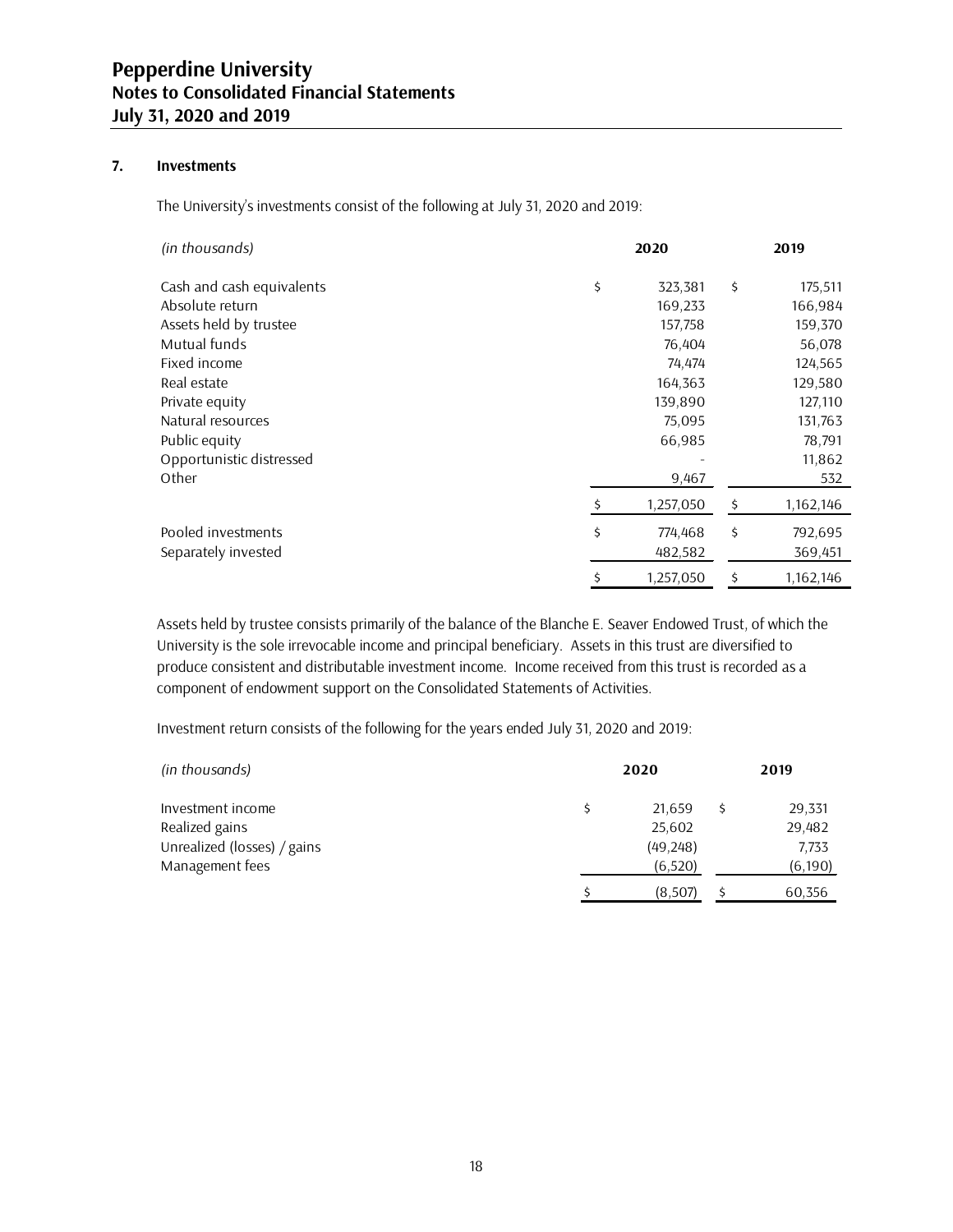#### **8. Endowment Activities**

Changes in endowment net assets for the year ended July 31, 2020 are as follows:

| (in thousands)                               | <b>Without Donor</b><br><b>Restrictions</b> |           | <b>With Donor</b><br><b>Restrictions</b> |    | Total     |
|----------------------------------------------|---------------------------------------------|-----------|------------------------------------------|----|-----------|
| Endowment net assets, beginning of year      | \$                                          | 476,365   | \$<br>441,185                            | \$ | 917,550   |
| Investment return                            |                                             |           |                                          |    |           |
| Investment income                            |                                             | 4,192     | 10,268                                   |    | 14,460    |
| Net realized and unrealized depreciation     |                                             | (13, 505) | (10, 103)                                |    | (23,608)  |
| Investment management fees                   |                                             | (3,948)   | (2,325)                                  |    | (6,273)   |
| Total investment return                      |                                             | (13,261)  | (2,160)                                  |    | (15, 421) |
| Endowment support                            |                                             | (23, 103) | (20, 992)                                |    | (44,095)  |
| Investment return, net of payout             |                                             | (36, 364) | (23, 152)                                |    | (59, 516) |
| Other changes in endowment investments       |                                             |           |                                          |    |           |
| Private gifts and grants                     |                                             |           | 2,923                                    |    | 2,923     |
| <b>Maturities</b>                            |                                             | 949       | 5,017                                    |    | 5,966     |
| Reinvestments, transfers, and other          |                                             | 40,281    | 1,103                                    |    | 41,384    |
| Total other changes in endowment investments |                                             | 41,230    | 9,043                                    |    | 50,273    |
| Total endowment net assets, end of year      |                                             | 481,231   | \$<br>427,076                            | \$ | 908,307   |

Undistributed appropriations of endowment without donor restrictions was \$17.3 million at July 31, 2020.

Designations of endowment funds for the year ended July 31, 2020 are as follows:

| (in thousands)                        | <b>Without Donor</b><br><b>Restrictions</b> | <b>With Donor</b><br><b>Restrictions</b> | <b>Total</b>  |
|---------------------------------------|---------------------------------------------|------------------------------------------|---------------|
| Donor-restricted funds:               |                                             |                                          |               |
| Original value                        |                                             | 378.774                                  | \$<br>378,774 |
| Appreciation                          |                                             | 48.302                                   | 48,302        |
| Board and University designated funds | 481.231                                     |                                          | 481,231       |
|                                       | 481.231                                     | 427.076                                  | 908.307       |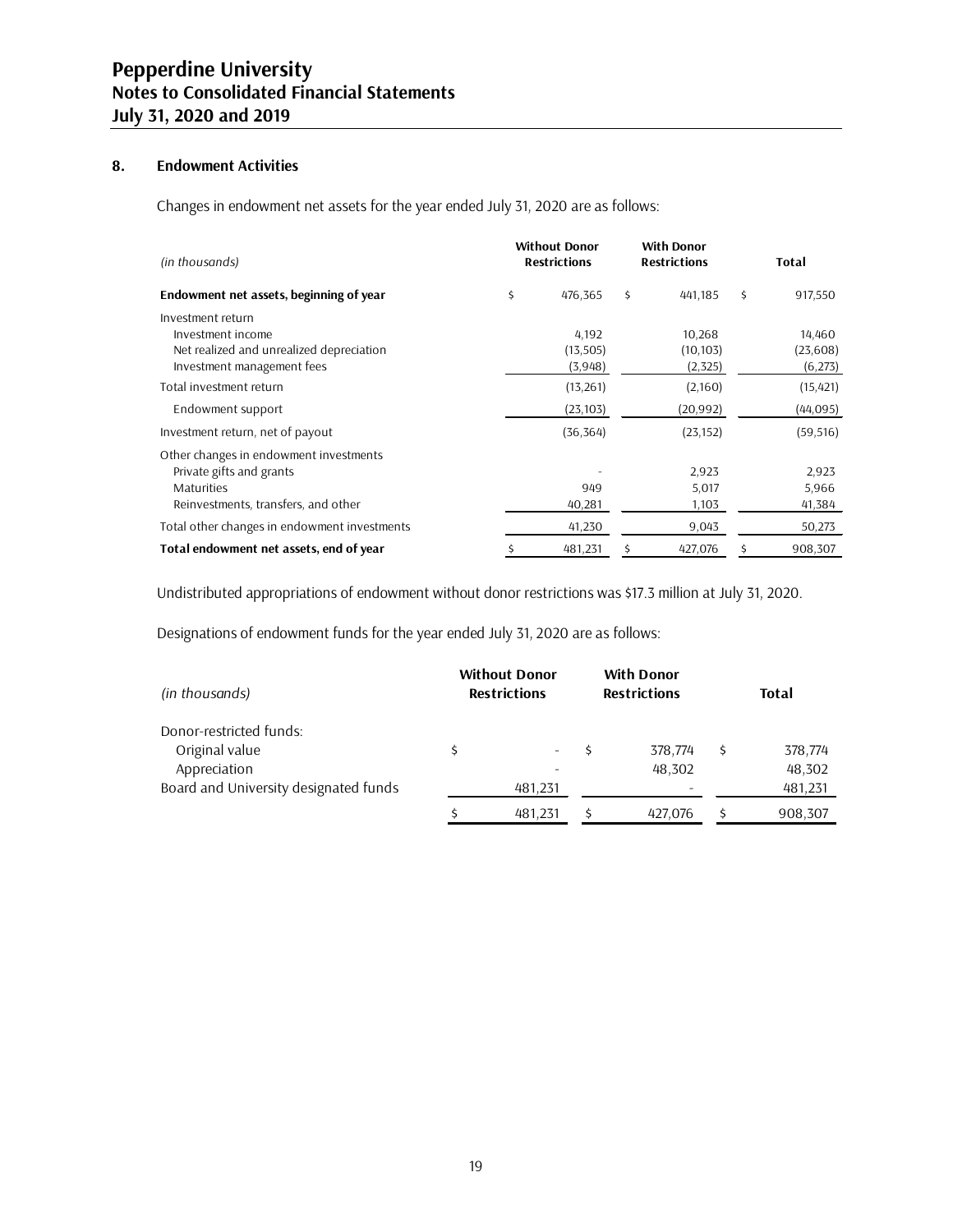Changes in endowment net assets for the year ended July 31, 2019 are as follows:

| (in thousands)                                                                                                          | <b>Without Donor</b><br><b>Restrictions</b> |                            | <b>With Donor</b><br><b>Restrictions</b> | Total                        |  |  |
|-------------------------------------------------------------------------------------------------------------------------|---------------------------------------------|----------------------------|------------------------------------------|------------------------------|--|--|
| Endowment net assets, beginning of year                                                                                 | \$                                          | 464.099                    | \$<br>440.043                            | \$<br>904,142                |  |  |
| Investment return<br>Investment income<br>Net realized and unrealized appreciation<br>Investment management fees        |                                             | 6,216<br>21,527<br>(3,699) | 11,315<br>5,212<br>(2, 122)              | 17,531<br>26,739<br>(5, 821) |  |  |
| Total investment return                                                                                                 |                                             | 24,044                     | 14,405                                   | 38,449                       |  |  |
| Endowment support                                                                                                       |                                             | (22, 143)                  | (20, 072)                                | (42, 215)                    |  |  |
| Investment return, net of payout                                                                                        |                                             | 1,901                      | (5,667)                                  | (3,766)                      |  |  |
| Other changes in endowment investments<br>Private gifts and grants<br>Maturities<br>Reinvestments, transfers, and other |                                             | 1,015<br>9,350             | 3,914<br>2,515<br>380                    | 3,914<br>3,530<br>9,730      |  |  |
| Total other changes in endowment investments                                                                            |                                             | 10,365                     | 6,809                                    | 17,174                       |  |  |
| Total endowment net assets, end of year                                                                                 |                                             | 476,365                    | 441,185                                  | \$<br>917,550                |  |  |

Undistributed appropriations of endowment without donor restrictions was \$20.3 million at July 31, 2019.

Designations of endowment funds for the year ended July 31, 2019 are as follows:

| (in thousands)                        | <b>Without Donor</b><br><b>Restrictions</b> |                          |  | <b>With Donor</b><br><b>Restrictions</b> |   | Total   |
|---------------------------------------|---------------------------------------------|--------------------------|--|------------------------------------------|---|---------|
| Donor-restricted funds:               |                                             |                          |  |                                          |   |         |
| Original value                        | Ś                                           | $\overline{\phantom{0}}$ |  | 371,322                                  | Ś | 371,322 |
| Appreciation                          |                                             |                          |  | 69,863                                   |   | 69,863  |
| Board and University designated funds |                                             | 476,365                  |  |                                          |   | 476,365 |
|                                       |                                             | 476,365                  |  | 441.185                                  |   | 917,550 |

The University has recorded deficiencies resulting from the decline in fair value of endowment funds to amounts below the original gift amount as a reduction of donor restricted net assets. As of July 31, 2020, deficits of this nature exist in donor-restricted endowment funds and have an original value of \$83.6 million and a current fair value of \$78.1 million with a deficiency of \$5.5 million. As of July 31, 2019, deficits of this nature exist in donor-restricted endowment funds and had an original value of \$25.8 million and a current fair value of \$24.8 million with a deficiency of \$1.0 million. These deficits resulted from unfavorable market fluctuations that occurred shortly after the investment of newly established endowments, and authorized appropriation that was deemed prudent.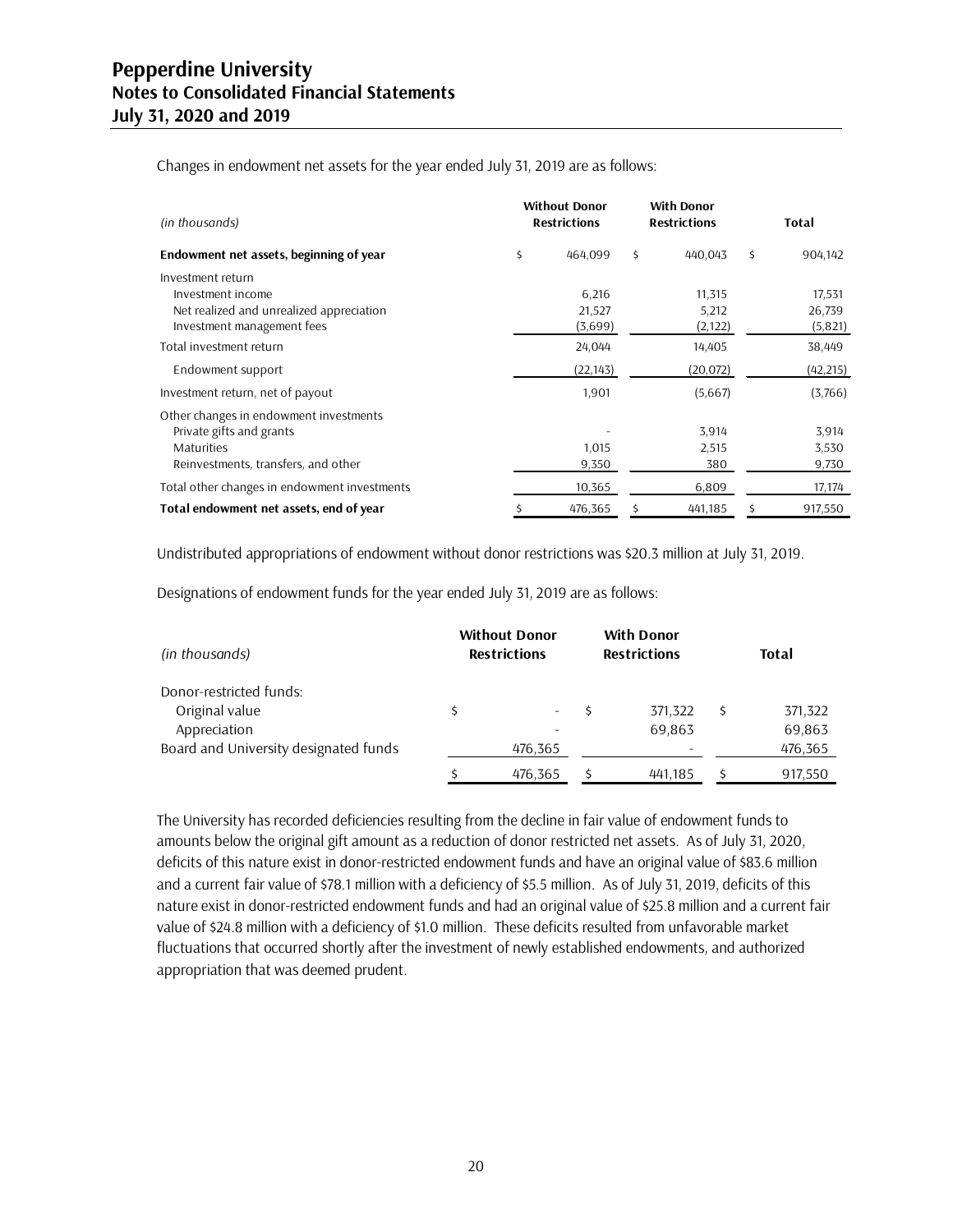#### **9. Assets Held as Trustee or Agent**

The University's assets held as trustee or agent consist of the following at July 31, 2020 and 2019:

| (in thousands)            | 2020          |    |         |
|---------------------------|---------------|----|---------|
| Cash and cash equivalents | \$<br>7,202   | \$ | 5,866   |
| Mutual funds              | 89,268        |    | 77,952  |
| Fixed income              | 102           |    | 111     |
| Real estate               | 22,310        |    | 27,137  |
| Equities                  | 340           |    | 205     |
| Other                     | 1,301         |    | 640     |
|                           | 120,523       | Ś  | 111,911 |
| Pooled investments        | \$<br>23,482  | \$ | 23,577  |
| Separately invested       | 97,041        |    | 88,334  |
|                           | \$<br>120,523 | \$ | 111,911 |

#### **10. Property, Facilities, and Equipment**

Property, facilities, and equipment consist of the following at July 31, 2020 and 2019:

| (in thousands)                     | 2020 |           |    | 2019       |  |  |
|------------------------------------|------|-----------|----|------------|--|--|
| Land                               | \$   | 28,613    | \$ | 28,613     |  |  |
| Buildings and improvements         |      | 612,597   |    | 612,136    |  |  |
| Furniture, fixtures, and equipment |      | 54,010    |    | 51,266     |  |  |
| Construction in progress           |      | 69,330    |    | 13,893     |  |  |
| Total cost                         |      | 764,550   |    | 705,908    |  |  |
| Less: Accumulated depreciation     |      | (277,255) |    | (258, 120) |  |  |
|                                    |      | 487,295   |    | 447,788    |  |  |

#### **11. Line of Credit**

At July 31, 2020, the University had a \$50.0 million committed line of credit available for general corporate purposes at the LIBOR daily floating rate plus 0.55% per annum. The University has never drawn on the line of credit. The line expires on July 1, 2022.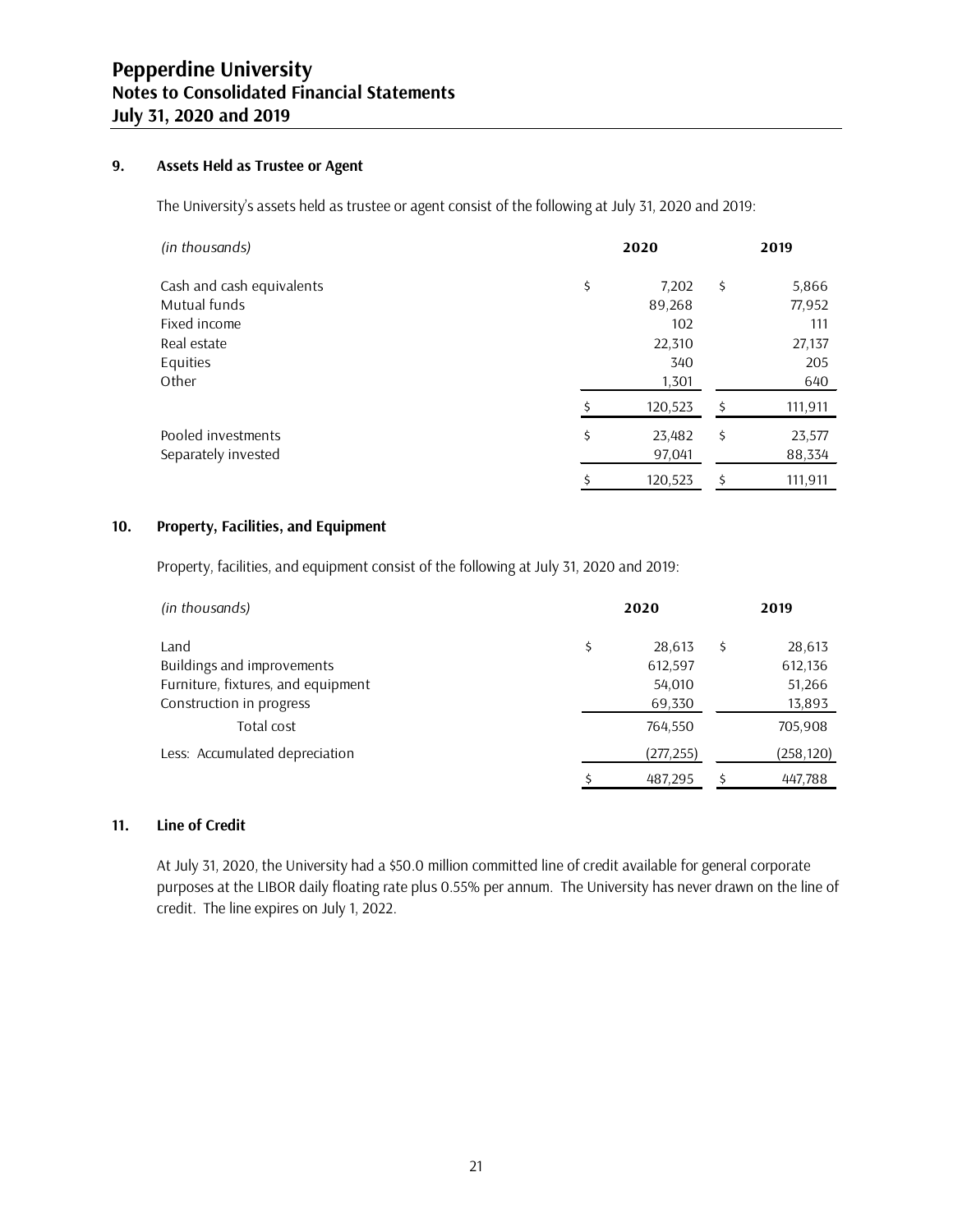#### **12. Long-Term Obligations**

Long-term obligations consist of the following at July 31, 2020 and 2019:

| (in thousands, except original issue amount)                                                                                             |    | 2019              |    |                   |
|------------------------------------------------------------------------------------------------------------------------------------------|----|-------------------|----|-------------------|
| CEFA Revenue Bonds (Pepperdine University) Series 2012, 3.00% - 5.00% due<br>2013 - 2033 (Original issue amount \$50,000,000)            | \$ |                   | \$ | 18,760            |
| CEFA Revenue Bonds (Pepperdine University) Series 2014, 2.00% - 5.00% due<br>2015 - 2044 (Original issue amount \$51,485,000)            |    |                   |    | 50,340            |
| CEFA Revenue Bonds (Pepperdine University) Series 2015, 2.00% - 5.00% due<br>2016 - 2045 (Original issue amount \$76,455,000)            |    | 71,340            |    | 72,685            |
| CEFA Revenue Bonds (Pepperdine University) Series 2016, 3.00% - 5.00% due<br>2019 - 2049 (Original issue amount \$100,000,000)           |    | 98,935            |    | 100,000           |
| Pepperdine University Taxable Bonds Series 2017A, 3.948% due 2050 - 2057<br>(Original issue amount \$125,000,000)                        |    | 125,000           |    | 125,000           |
| CEFA Refunding Revenue Bonds (Pepperdine University) Series 2017B, 3.00% -<br>5.00% due 2021 - 2033 (Original issue amount \$20,870,000) |    | 20,870            |    | 20,870            |
| Pepperdine Taxable Bond, Series 2020A, 3.301% due 2059<br>(Original issue amount \$223,505,000)                                          |    | 223,505           |    |                   |
|                                                                                                                                          |    | 539,650           |    | 387,655           |
| Net premium on long-term obligations<br>Bond issuance costs                                                                              |    | 28,140<br>(3,001) |    | 36,816<br>(3,067) |
|                                                                                                                                          | \$ | 564,789           | \$ | 421,404           |

The agreements contain covenants relating to the maintenance of University assets, insurance, and other general items. The University was in compliance with all covenants as of July 31, 2020 and July 31, 2019.

At July 31, 2020, principal payments on the preceding obligations are due in the following fiscal years:

| (in thousands) |               |
|----------------|---------------|
| 2021           | 2,495<br>\$   |
| 2022           | 3,805         |
| 2023           | 3,975         |
| 2024           | 4,165         |
| 2025           | 4,360         |
| Thereafter     | 520,850       |
|                | 539,650<br>\$ |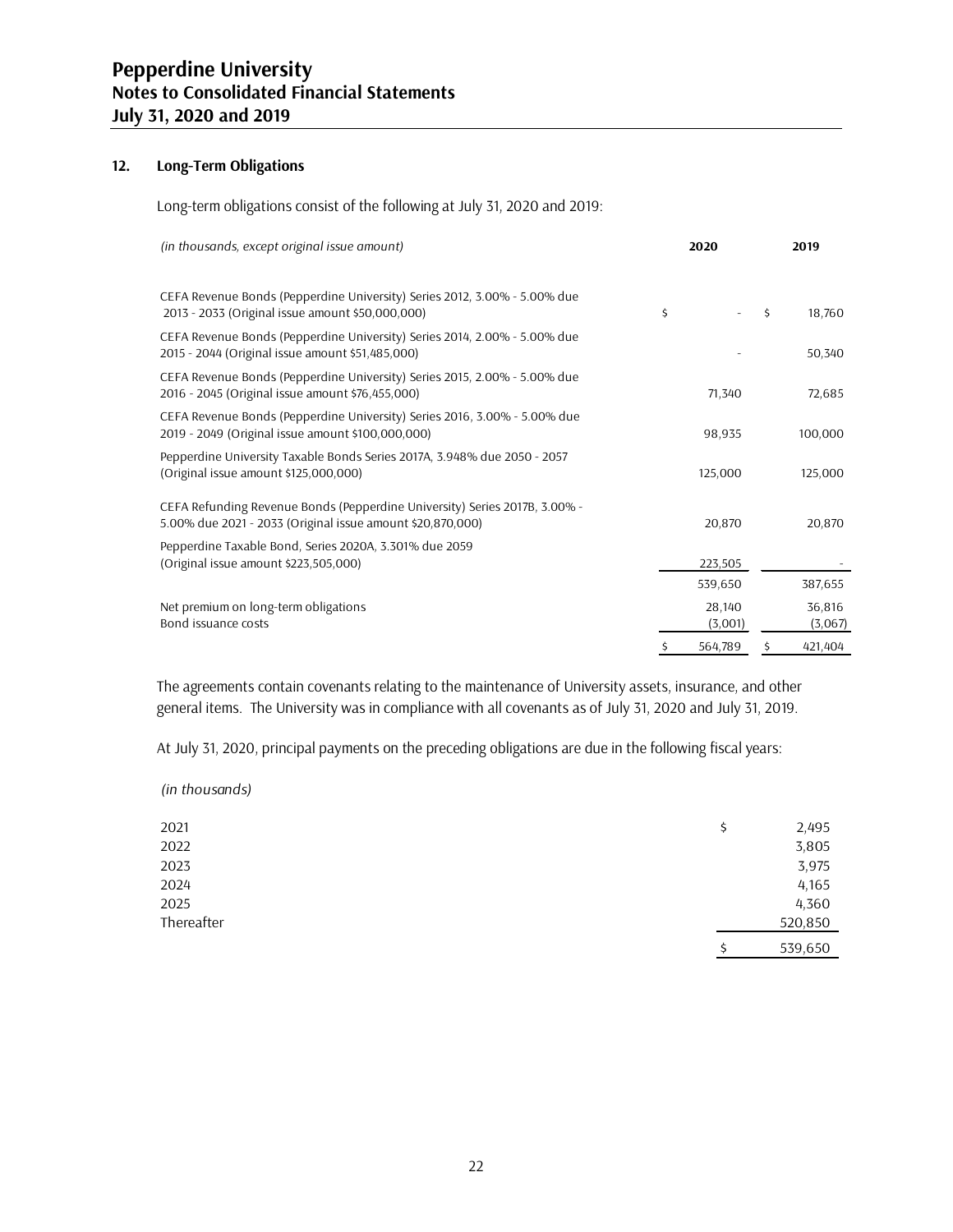# **13. Asset Retirement Obligations**

The following table illustrates the change in conditional asset retirement obligations during the year ended July 31, 2020:

*(in thousands)*

| <b>Abatement</b><br><b>Timeframe</b> | Average<br><b>Abatement</b><br>Date | <b>Balance at</b><br><b>July 31, 2019</b> | <b>Accretion</b> |    | Costs<br><b>Incurred</b> | <b>Balance at</b><br><b>July 31, 2020</b> |
|--------------------------------------|-------------------------------------|-------------------------------------------|------------------|----|--------------------------|-------------------------------------------|
| 10-20 years                          | 2022                                | \$<br>5,514                               | \$<br>207        | \$ | (12)                     | \$<br>5,709                               |
| 21-30 years                          | 2036                                | 28                                        |                  |    |                          | 29                                        |
| 31-40 years                          | 2044                                | 1,257                                     | 61               |    |                          | 1,318                                     |
| 41-50 years                          | 2048                                | 156                                       |                  |    |                          | 163                                       |
| 51+ years                            | 2061                                | 10                                        |                  |    |                          | 11                                        |
|                                      |                                     | 6.965                                     | 277              | Ś  | (12)                     | 7,230                                     |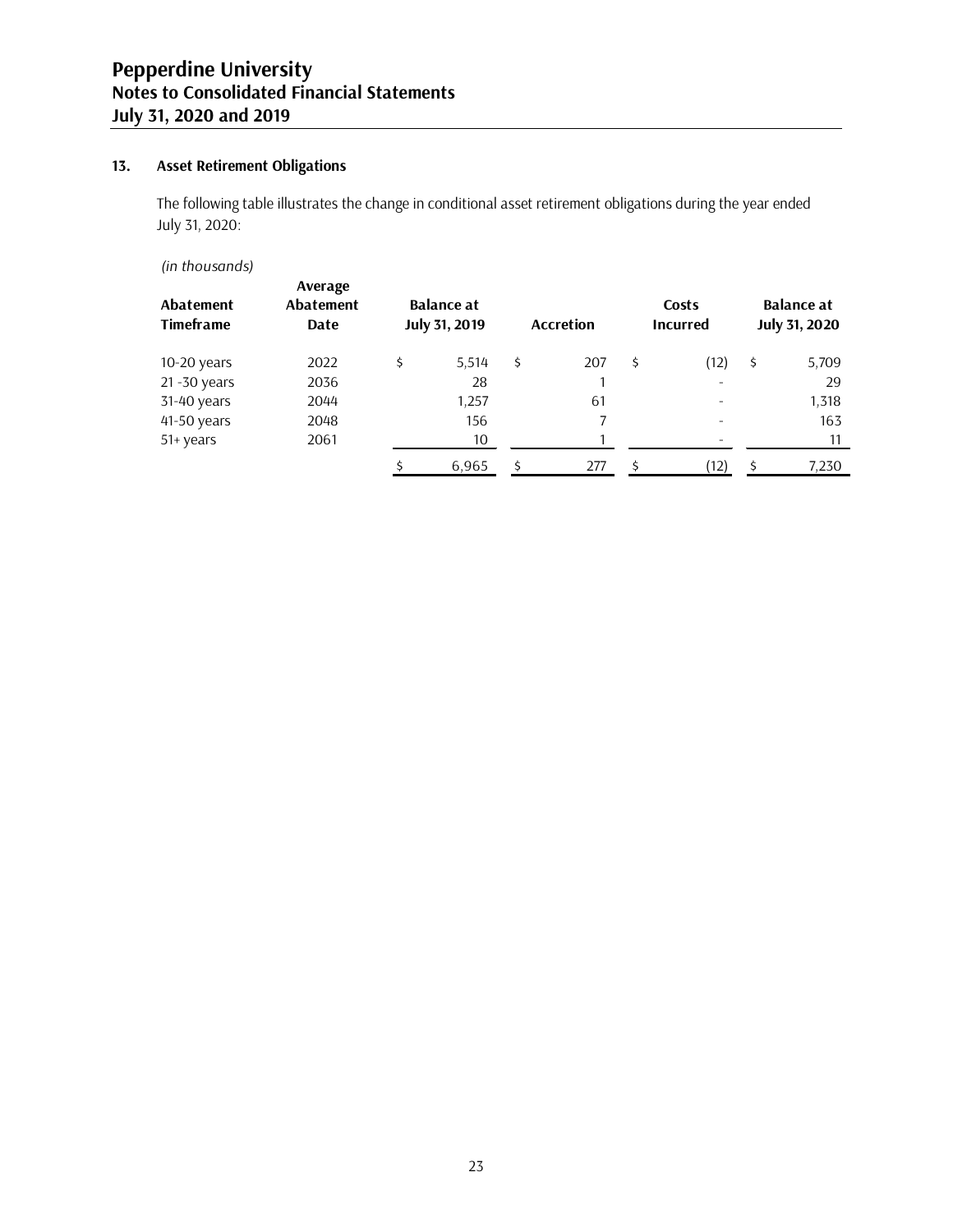### **14. Net Assets**

At July 31, 2020 and 2019, net assets without donor restrictions and with donor restrictions were available for the following purposes:

|                                            | 2020 |                                             |    |                                          |    |                                   |  |  |  |  |  |
|--------------------------------------------|------|---------------------------------------------|----|------------------------------------------|----|-----------------------------------|--|--|--|--|--|
| (in thousands)                             |      | <b>Without Donor</b><br><b>Restrictions</b> |    | <b>With Donor</b><br><b>Restrictions</b> |    | <b>Total</b><br><b>Net Assets</b> |  |  |  |  |  |
| Educational program support                | \$   | 140,978                                     | \$ | 326,353                                  | \$ | 467,331                           |  |  |  |  |  |
| Student scholarships and loans             |      | 130,373                                     |    | 152,027                                  |    | 282,400                           |  |  |  |  |  |
| Facilities and debt service                |      | 179,191                                     |    | 5,715                                    |    | 184,906                           |  |  |  |  |  |
| Public service                             |      | 4,229                                       |    | 7.634                                    |    | 11,863                            |  |  |  |  |  |
| Student services and athletics             |      | 1,013                                       |    | 7,402                                    |    | 8,415                             |  |  |  |  |  |
| Annuities and remainder trusts             |      |                                             |    | 25,874                                   |    | 25,874                            |  |  |  |  |  |
| University designated support and reserves |      | 354,580                                     |    |                                          |    | 354,580                           |  |  |  |  |  |
| Other                                      |      | 11,560                                      |    | 12,511                                   |    | 24,071                            |  |  |  |  |  |
|                                            |      | 821.924                                     |    | 537.516                                  | \$ | 1,359,440                         |  |  |  |  |  |

|                                            | 2019 |                                             |    |                                          |    |                                   |  |  |  |  |
|--------------------------------------------|------|---------------------------------------------|----|------------------------------------------|----|-----------------------------------|--|--|--|--|
| (in thousands)                             |      | <b>Without Donor</b><br><b>Restrictions</b> |    | <b>With Donor</b><br><b>Restrictions</b> |    | <b>Total</b><br><b>Net Assets</b> |  |  |  |  |
|                                            |      |                                             |    |                                          |    |                                   |  |  |  |  |
| Educational program support                | \$   | 153,739                                     | \$ | 324,164                                  | \$ | 477,903                           |  |  |  |  |
| Student scholarships and loans             |      | 139,461                                     |    | 159,175                                  |    | 298,636                           |  |  |  |  |
| Facilities and debt service                |      | 201,168                                     |    | 5,178                                    |    | 206,346                           |  |  |  |  |
| Public service                             |      | 3,863                                       |    | 8,366                                    |    | 12,229                            |  |  |  |  |
| Student services and athletics             |      | 447                                         |    | 7.564                                    |    | 8,011                             |  |  |  |  |
| Annuities and remainder trusts             |      |                                             |    | 25.941                                   |    | 25,941                            |  |  |  |  |
| University designated support and reserves |      | 346,726                                     |    |                                          |    | 346,726                           |  |  |  |  |
| Other                                      |      | 6,258                                       |    | 13,174                                   |    | 19,432                            |  |  |  |  |
|                                            | \$   | 851,662                                     | Ś  | 543,562                                  | \$ | 1,395,224                         |  |  |  |  |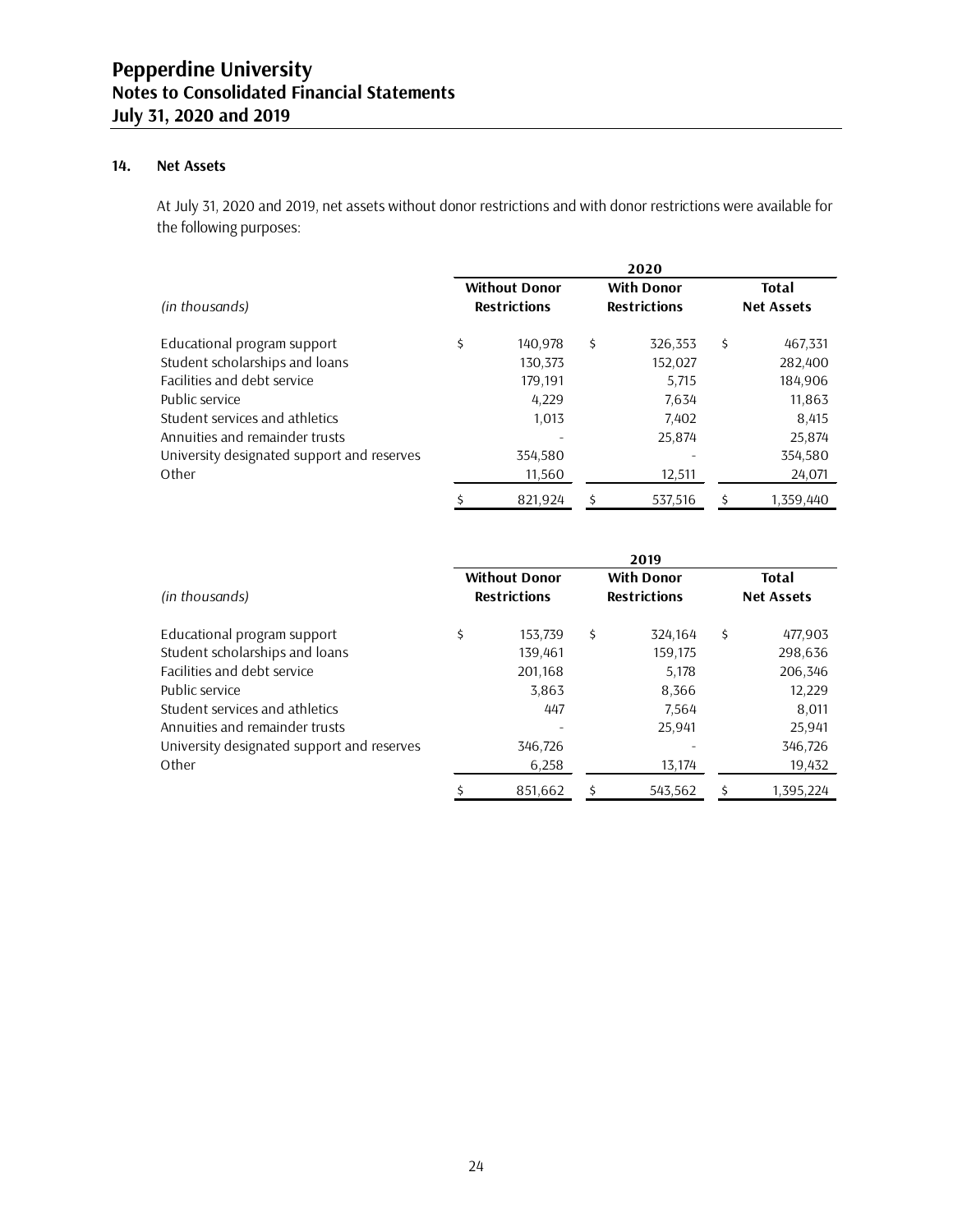#### **15. Operating Lease Commitments**

The University leases facilities for use primarily in its graduate programs. Future minimum lease payments expiring through fiscal 2029 under these non-cancelable operating leases at July 31, 2020 are as follows:

| (in thousands) |              |
|----------------|--------------|
| 2021           | \$<br>11,627 |
| 2022           | 11,812       |
| 2023           | 10,937       |
| 2024           | 11,203       |
| 2025           | 10,314       |
| Thereafter     | 29,968       |
|                | 85,861       |

Rental expense was \$13.6 million and \$13.1 million as of July 31, 2020 and July 31, 2019, respectively. Leases on facilities contain renewal options and rent escalation clauses based on the Consumer Price Index.

#### **16. Employee Retirement and Deferred Compensation Plans**

The University participates in a defined contribution plan which provides retirement benefits for eligible employees. Benefits for the plan are funded by contributions from the University and its employees. University contributions are nonrefundable and fully vested. There are no prior service costs. The University contributed \$11.7 million and \$11.1 million to these plans for the years ended July 31, 2020 and 2019, respectively.

In July 2002 the University established deferred compensation programs for senior administrators, tenured Full Professors, highly paid, and certain other employees under Sections 457(b) and 457(f) of the Internal Revenue Code. Under this plan, eligible employees may defer a limited amount of their compensation to future years. Although deferred by employees for tax purposes, amounts contributed to these plans by the University are treated as an expense in the year earned. Balances held by the University in the plans are recorded as a component of assets held as trustee or agent and trust and agency obligations. University contributions to these deferred compensation plans for the years ended July 31, 2020 and 2019 were \$432,000 and \$419,000, respectively. At July 31, 2020 and 2019, balances in the plans were \$12.7 million and \$11.9 million, respectively.

#### **17. Faculty and Staff Housing**

The University sells condominium units to certain faculty and staff. The sales terms include restrictions on the buyers' eligibility and include a resale price based on a defined index that is not controlled by the University. The University has a right of first refusal to purchase the units when offered for sale by the owner. The University has historically exercised this right and then subsequently sold the units within a short period of time. For both years ended July 31, 2020 and 2019, the University sold one and four units with associated sales values of \$0.8 million and \$2.4 million, respectively. Should all 121 of the units be available for purchase at July 31, 2020 and 2019, and the University elected to exercise its right of first refusal on all of the units, the total value associated with these transactions would be \$76.1 million and \$73.8 million, respectively.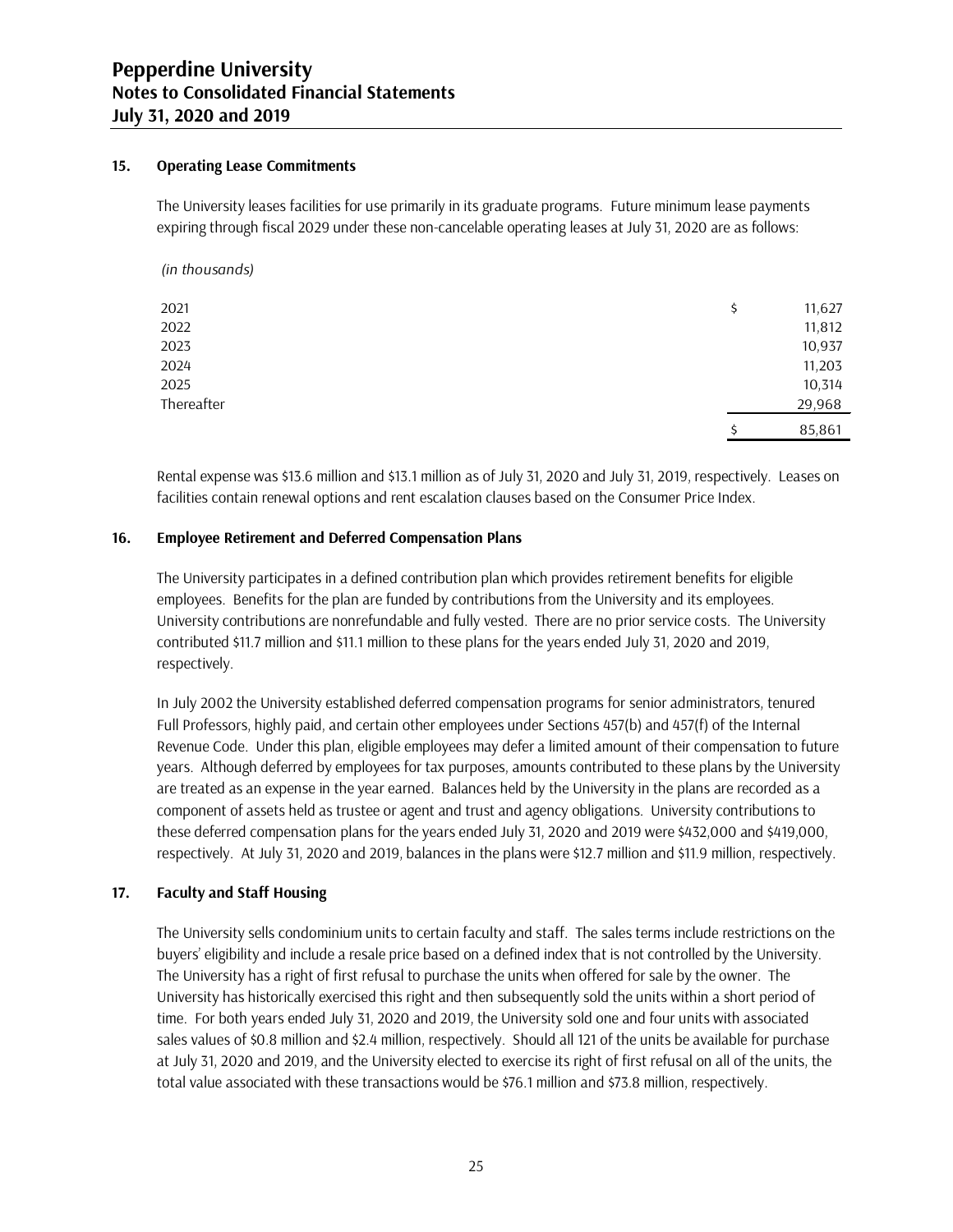At July 31, 2020 and 2019, the University held legal title to 20 and 16 units with a value of \$14.5 million and \$11.7 million, respectively.

The land associated with the condominium units has been leased to the homeowner's associations for 99 years from the date of completion of the construction. Monthly rents are paid to the University for the grounds, utilities, and other services subject to adjustments based on the Consumer Price Index and on the costs of furnishing utilities and services.

At July 31, 2020, the University guaranteed the performance of \$16.6 million in mortgage loans obtained by its faculty and staff. These mortgage loans were issued by independent third-party lenders and all of the proceeds of these loans were used to facilitate the purchase of on-campus housing.

At July 31, 2020 and 2019, University-owned notes receivable from on-campus housing sales amounted to \$3.2 million and \$2.9 million, respectively. These amounts are included as a component of investments on the Consolidated Statements of Financial Position. The notes bear interest at various rates ranging between 0.7% per annum and 4.2% per annum and are collateralized by deeds of trust. No allowance for loan losses has been recorded against these loans based on their collateralization and prior collection history. At July 31, 2020, there were no past due amounts related to these notes receivable.

#### **18. Natural and Functional Expenses**

Expenses are presented by functional classification in accordance with the overall service mission of the University. Each functional classification displays all expenses related to the underlying operations by natural classification. Management utilizes certain estimates based on square footage to allocate depreciation, interest expense, and central plant operations expense.

| (in thousands)                                 | Program<br><b>Services</b> | Management<br>and General |   | <b>Fundraising</b> | <b>Year Ended</b><br><b>July 31, 2020</b><br>Total |
|------------------------------------------------|----------------------------|---------------------------|---|--------------------|----------------------------------------------------|
| Personnel                                      | 157,370                    | 55.503                    | Ś | 6.301              |                                                    |
|                                                | \$                         | \$                        |   |                    | \$<br>219,174                                      |
| Operating expenses                             | 47,280                     | 13,778                    |   | 470                | 61,528                                             |
| Professional services                          | 45,876                     | 13,693                    |   | 513                | 60,082                                             |
| Maintenance, equipment, repairs, and utilities | 9,170                      | 20,212                    |   | 3                  | 29,385                                             |
| Depreciation                                   | 22,805                     | 4,980                     |   | 112                | 27,897                                             |
| Interest                                       | 14,819                     | 3,281                     |   | 72                 | 18,172                                             |
|                                                | 297.320                    | 111.447                   |   | 7.471              | 416,238                                            |

For the year ended July 31, 2020, natural and functional expenses consist of the following: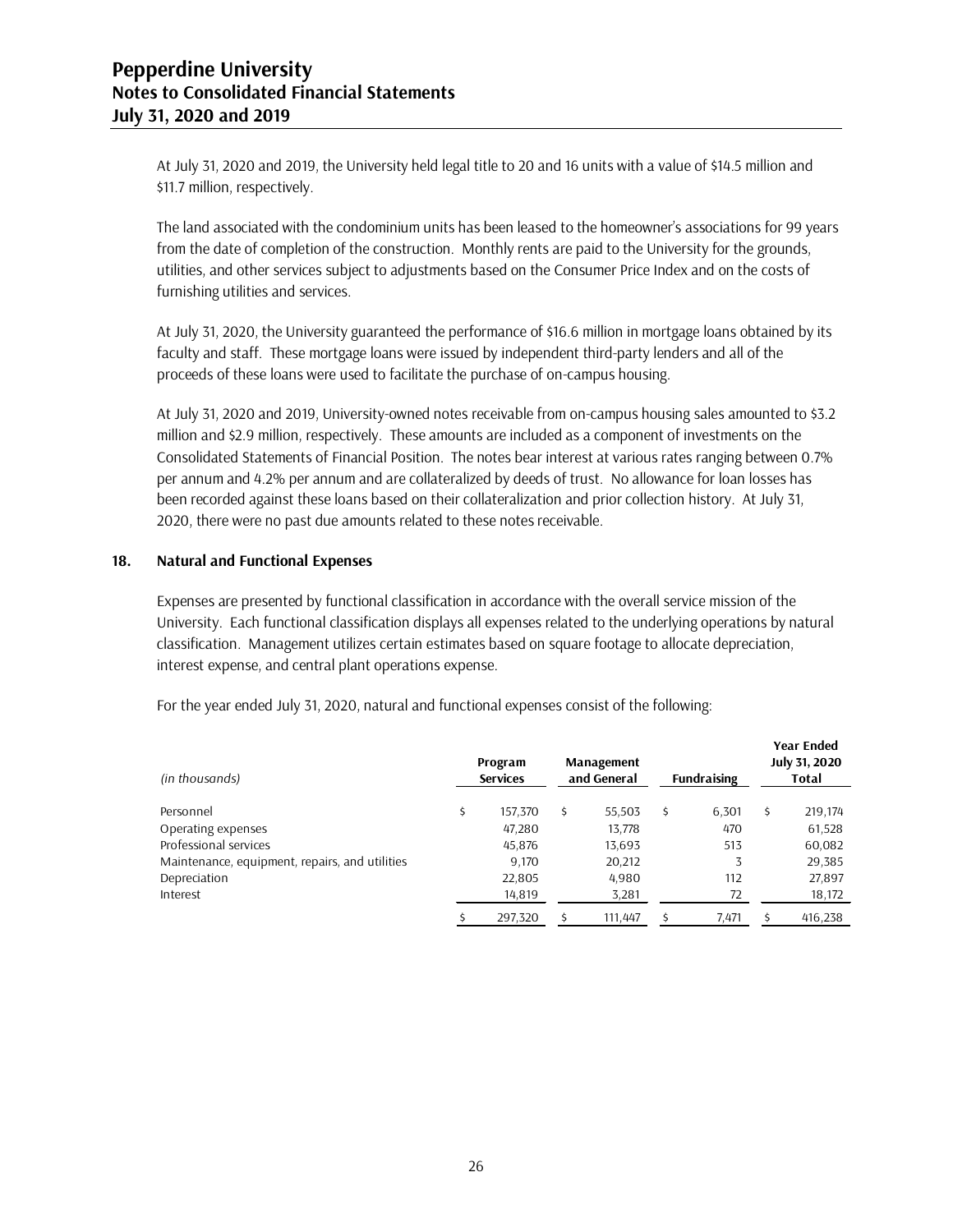| (in thousands)                                 | Program<br><b>Services</b> | <b>Management</b><br>and General | <b>Fundraising</b> | <b>Year Ended</b><br><b>July 31, 2019</b><br>Total |
|------------------------------------------------|----------------------------|----------------------------------|--------------------|----------------------------------------------------|
| Personnel                                      | \$<br>150.219              | \$<br>51,566                     | \$<br>5,837        | \$<br>207,622                                      |
|                                                |                            |                                  |                    |                                                    |
| Operating expense                              | 49.823                     | 18,575                           | 593                | 68,991                                             |
| Professional services                          | 32,819                     | 14,014                           | 495                | 47,328                                             |
| Maintenance, equipment, repairs, and utilities | 7.148                      | 19.377                           | 6                  | 26,531                                             |
| Depreciation                                   | 22,530                     | 4,920                            | 110                | 27,560                                             |
| Interest                                       | 10,536                     | 2,365                            | 52                 | 12,953                                             |
|                                                | 273.075                    | 110.817                          | 7,093              | 390.985                                            |

For the year ended July 31, 2019, natural and functional expenses consist of the following:

#### **19. Commitments and Contingencies**

In the normal course of operations, the University is named as a defendant in lawsuits and is subject to periodic examinations by regulatory agencies. It is the opinion of management, after consultation with legal counsel, that liabilities, if any, arising from such litigation and examinations would not have a material effect on the University's consolidated financial position or change in net assets.

The University receives and expends monies under U.S. government grant programs and is subject to audits by related U.S. governmental agencies. Management believes that any liabilities resulting from such audits will not have a material impact on the University.

At July 31, 2020, the University had open commitments to invest approximately \$132.7 million with investment managers and/or limited partnerships over approximately seven years.

At July 31, 2020, the University's maximum exposure under guarantees of Guaranteed Access To Education ("GATE") student loans totaled approximately \$220,000.

At July 31, 2020, the University had outstanding commitments for capital expenditures in connection with the various construction projects of approximately \$20.8 million. The University expects to fund these costs principally through net assets available without donor restrictions. Accordingly, no liability has been recorded in the accompanying Consolidated Statements of Financial Position.

As discussed in Note 17, the University guarantees the performance of certain mortgages for on-campus condominiums.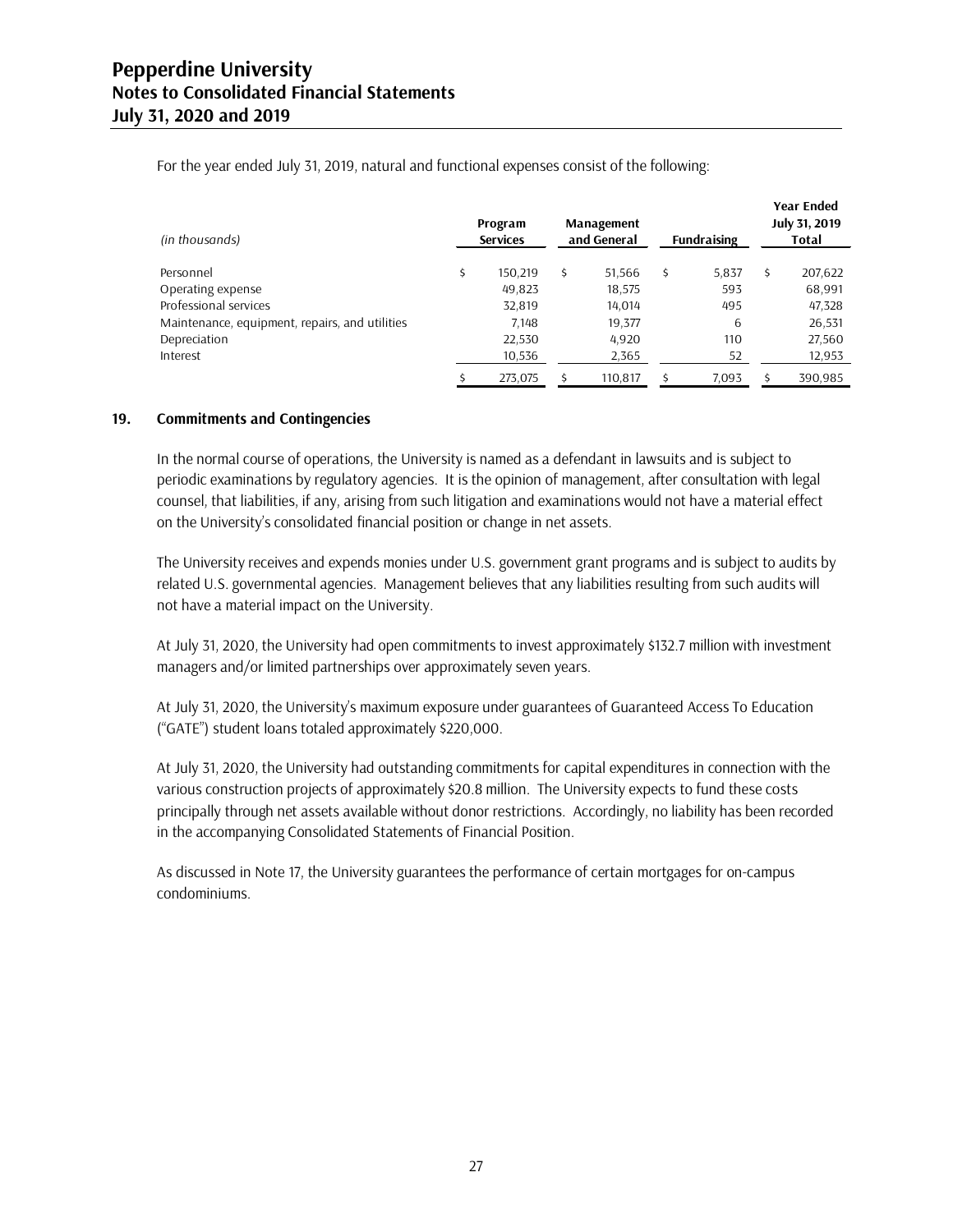#### **20. Fair Value of Financial Instruments**

Financial instruments include cash and cash equivalents, student receivables, other accounts receivable, student loans, beneficial interests and contributions receivable, investments, assets held as trustee or agent, U.S. government-funded student loans, and trust and agency obligations. The University uses the following methods and assumptions in estimating the fair value disclosures for its financial instruments:

#### **Financial Assets**

The carrying values of cash and cash equivalents, student receivables, other accounts receivable, student loans, beneficial interests and contributions receivable, investments, and assets held as trustee or agent are considered to approximate fair value. When possible, the fair value of investments and assets held as trustee or agent are determined by reference to quoted market prices. When quoted market prices are not available, fair value is estimated by reference to market values for similar securities or by discounting cash flows at an appropriate rate taking into consideration the varying degrees of risk specific to each financial asset. Determination of the fair value of student loans receivable, which are primarily federally sponsored student loans, could not be made without incurring excessive costs.

#### **Derivative Financial Instruments**

The fair value of interest rate caps, floors and swaps, forward treasury contracts and interest rate futures, to the extent used by the University, are based on quoted market prices. The fair values of foreign currency derivatives are based on pricing models using currency market rates. These amounts are reflected as a component of prepaid expenses, inventories, and other assets on the University's Consolidated Statements of Financial Position.

#### **Fair Value**

In accordance with ASC 820, fair value is defined as the price the University would receive to sell an asset or pay a liability in an orderly transaction between the market participants at the reporting date. ASC 820 also establishes a three-level hierarchy for presenting valuations, based on the transparency of inputs used to value investments and other relevant assets. A financial instrument's categorization within the valuation hierarchy is based upon the lowest level of input that is significant to the fair value measurement.

Valuation inputs may be observable or unobservable, and refer to the assumptions that a market participant would consider significant to value an asset or liability. The determination of "observable" requires judgment by the University. In general, the University considers observable inputs to be data that are readily available, regularly updated, reliable, and verifiable. Unobservable inputs may be used when observable inputs are not readily available or current. In this situation, one or more valuation techniques may be used including the market approach (inputs based on recent market transactions or comparables) or the income approach (discounted cash flow).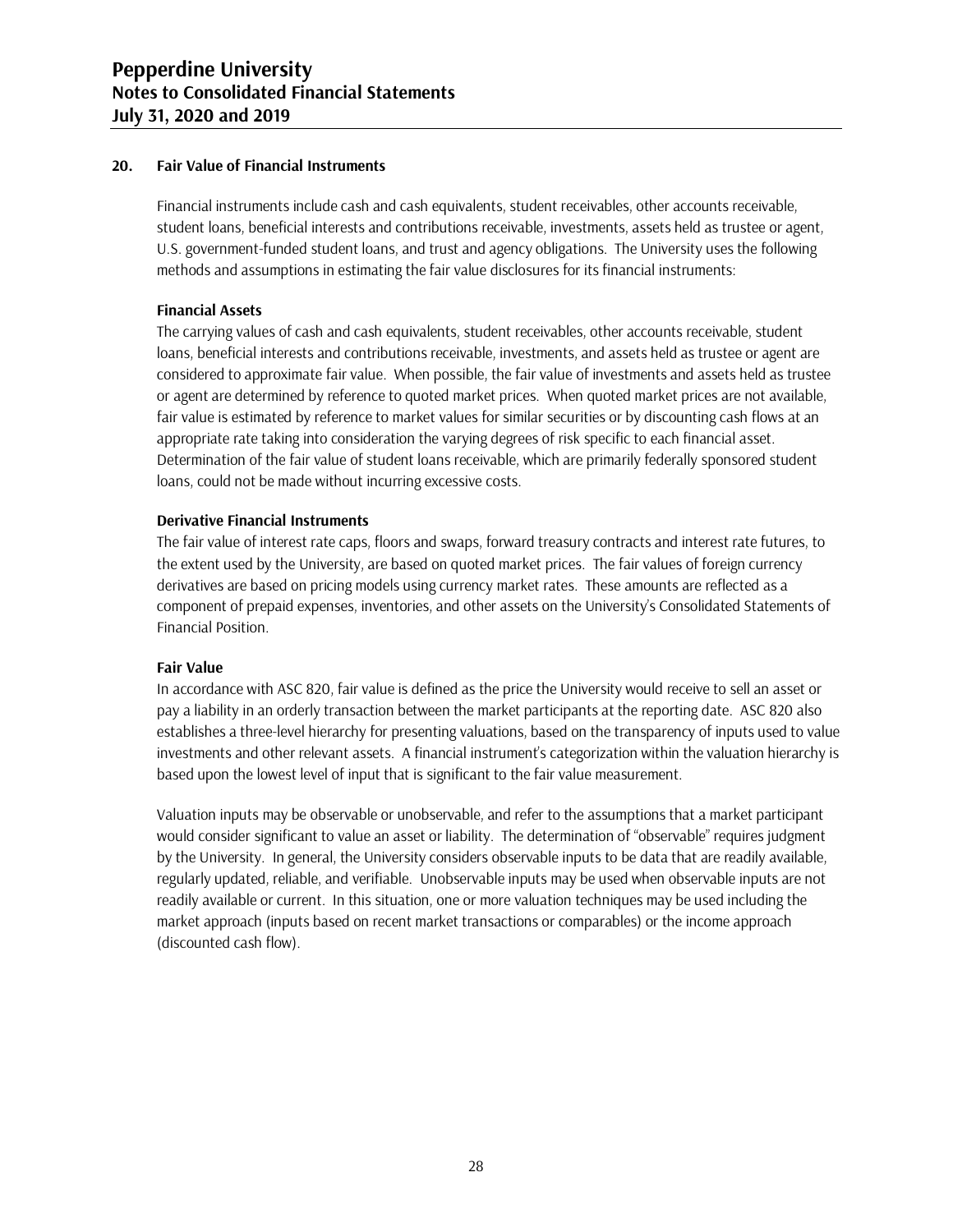The three levels of the fair value hierarchy under ASC 820 are as follows:

- Level 1 Quoted prices available in active markets for identical investments.
- Level 2 Quoted prices in active markets for similar investments; quoted prices for identical investments in markets that are inactive; and prices based on observable inputs other than an unadjusted quoted price.
- Level 3 Prices based on significant unobservable inputs.

The fair value of certain alternative investments, which include limited partnerships in venture capital, real estate and other private debt and equity funds, is based on valuations provided by the external investment managers or general partners, generally using NAV as a practical expedient, adjusted for receipts and disbursements of cash and distributions of securities if the date of valuation is prior to the University's fiscal year end. Such valuations generally reflect discounts for illiquidity and consider variables such as financial performance of investments, recent sales prices of investments, and other pertinent information. These estimates are subjective in nature and involve uncertainties and matters of judgment and therefore cannot be determined with precision. Changes in assumptions could significantly affect the estimates. In addition, the fair value estimates presented do not include the value of anticipated future operating activities and the value of assets and liabilities that are not considered financial instruments.

The following table summarizes the valuations of the University's investments and other relevant assets as of July 31, 2020, based on their placement within the fair-value hierarchy:

| (in thousands)                        | Level 1 |         |    | Level 2 |    | Level 3 |    | <b>NAV</b> |    | <b>Total</b> |  |
|---------------------------------------|---------|---------|----|---------|----|---------|----|------------|----|--------------|--|
| <b>Investments</b>                    |         |         |    |         |    |         |    |            |    |              |  |
| Cash and cash equivalents             | \$      | 323,381 | \$ |         | \$ |         | \$ |            | \$ | 323,381      |  |
| Absolute return                       |         |         |    |         |    |         |    | 169,233    |    | 169,233      |  |
| Assets held by trustee*               |         | 98,125  |    | 1,241   |    |         |    | 58,392     |    | 157,758      |  |
| Mutual funds                          |         | 76,404  |    |         |    |         |    |            |    | 76,404       |  |
| Fixed income                          |         | 13,040  |    | 61,434  |    |         |    |            |    | 74,474       |  |
| Real estate                           |         |         |    | 89,916  |    |         |    | 74,447     |    | 164,363      |  |
| Private equity                        |         |         |    |         |    |         |    | 139,890    |    | 139,890      |  |
| Natural resources                     |         |         |    |         |    |         |    | 75,095     |    | 75,095       |  |
| Public equity                         |         |         |    |         |    |         |    | 66,985     |    | 66,985       |  |
| Other                                 |         |         |    |         |    | 9,467   |    |            |    | 9,467        |  |
| Total investments                     |         | 510,950 |    | 152,591 |    | 9,467   |    | 584,042    |    | 1,257,050    |  |
| Assets held as trustee or agent       |         |         |    |         |    |         |    |            |    |              |  |
| Cash and cash equivalents             |         | 7,202   |    |         |    |         |    |            |    | 7,202        |  |
| Mutual funds                          |         | 89,268  |    |         |    |         |    |            |    | 89,268       |  |
| Fixed income                          |         |         |    | 102     |    |         |    |            |    | 102          |  |
| Real estate                           |         |         |    | 22,187  |    |         |    | 123        |    | 22,310       |  |
| Equities                              |         |         |    |         |    |         |    | 340        |    | 340          |  |
| Other                                 |         |         |    |         |    | 897     |    | 404        |    | 1,301        |  |
| Total assets held as trustee or agent |         | 96,470  |    | 22,289  |    | 897     |    | 867        |    | 120,523      |  |
|                                       | \$      | 607,420 | S  | 174,880 | \$ | 10,364  |    | 584,909    |    | 1,377,573    |  |

\*Assets held by trustee consists primarily of the balance of the Blanche E. Seaver Endowed Trust, of which the University is the sole irrevocable income and principal beneficiary.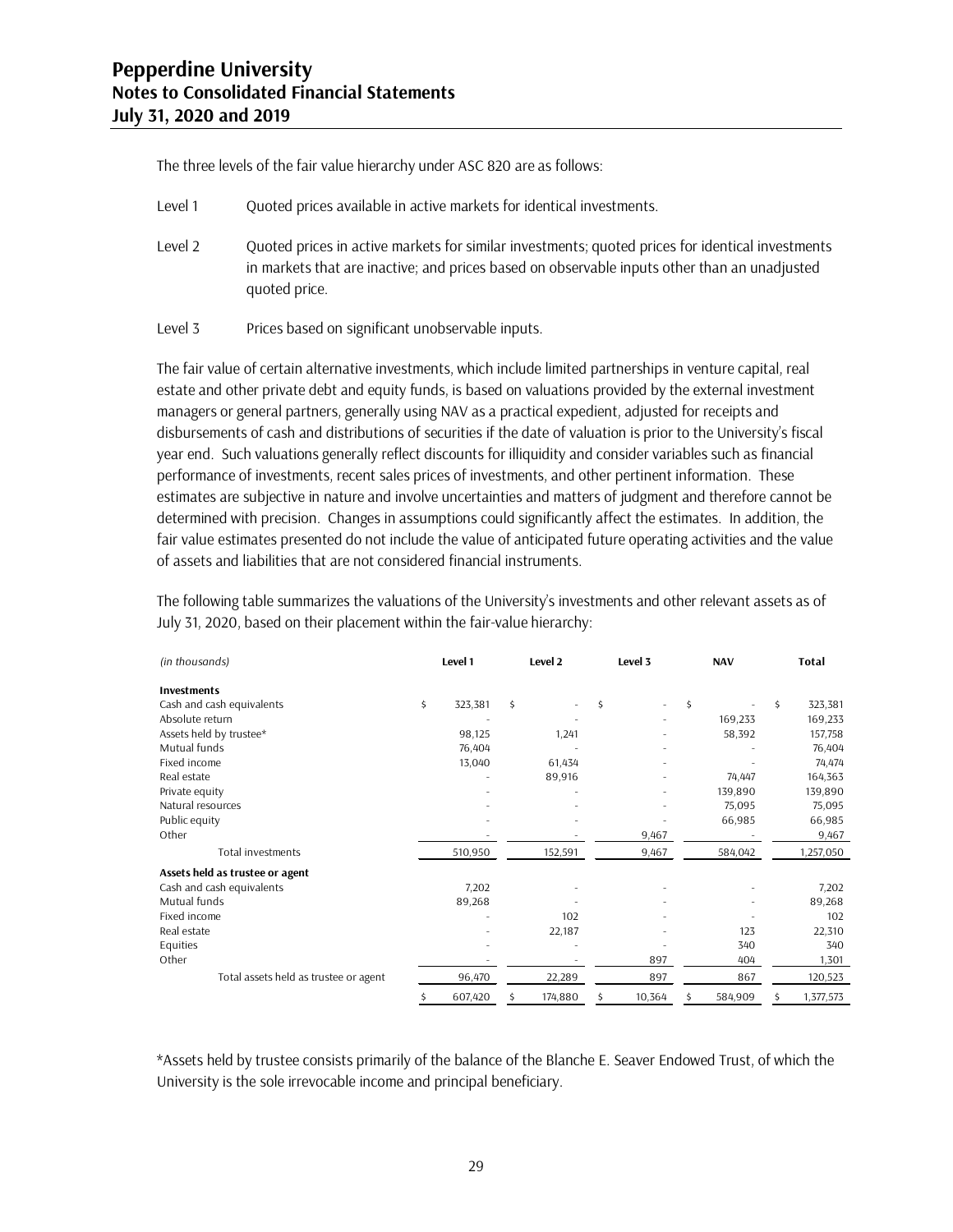The following summary table illustrates the valuations of the University's investments and other relevant assets as of July 31, 2019, based on their placement within the fair value hierarchy:

| (in thousands)                        |    | Level 2<br>Level 1 |    | Level 3                  | <b>NAV</b>   |    |         | <b>Total</b> |           |
|---------------------------------------|----|--------------------|----|--------------------------|--------------|----|---------|--------------|-----------|
| <b>Investments</b>                    |    |                    |    |                          |              |    |         |              |           |
| Cash and cash equivalents             | \$ | 175,511            | \$ | $\overline{\phantom{a}}$ | \$<br>٠      | \$ |         | Ś.           | 175,511   |
| Absolute return                       |    |                    |    |                          |              |    | 166,984 |              | 166,984   |
| Assets held by trustee*               |    | 102,054            |    | 5,399                    |              |    | 51,917  |              | 159,370   |
| Mutual funds                          |    | 56,078             |    |                          |              |    |         |              | 56,078    |
| Fixed income                          |    | 12,606             |    | 111,959                  |              |    |         |              | 124,565   |
| Real estate                           |    |                    |    | 60,989                   | 7,900        |    | 60,691  |              | 129,580   |
| Private equity                        |    |                    |    |                          |              |    | 127,110 |              | 127,110   |
| Natural resources                     |    |                    |    |                          |              |    | 131,763 |              | 131,763   |
| Public equity                         |    | 12,716             |    |                          |              |    | 64,781  |              | 77,497    |
| Opportunistic distressed              |    |                    |    |                          |              |    | 11,862  |              | 11,862    |
| Other                                 |    |                    |    |                          | 1,826        |    |         |              | 1,826     |
| Total investments                     |    | 358,965            |    | 178,347                  | 9,726        |    | 615,108 |              | 1,162,146 |
| Assets held as trustee or agent       |    |                    |    |                          |              |    |         |              |           |
| Cash and cash equivalents             |    | 5,866              |    |                          |              |    |         |              | 5,866     |
| Mutual funds                          |    | 77,952             |    |                          |              |    |         |              | 77,952    |
| Fixed income                          |    |                    |    | 111                      |              |    |         |              | 111       |
| Real estate                           |    |                    |    | 27,076                   |              |    | 61      |              | 27,137    |
| Equities                              |    | 14                 |    |                          |              |    | 191     |              | 205       |
| Other                                 |    |                    |    |                          | 328          |    | 312     |              | 640       |
| Total assets held as trustee or agent |    | 83,832             |    | 27,187                   | 328          |    | 564     |              | 111,911   |
|                                       | \$ | 442,797            | \$ | 205,534                  | \$<br>10,054 | \$ | 615,672 | Ś            | 1,274,057 |

\*Assets held by trustee consists primarily of the balance of the Blanche E. Seaver Endowed Trust, of which the University is the sole irrevocable income and principal beneficiary.

- Level 1 Generally includes the University's investments in mutual funds and common stock that are regularly traded in active markets where quoted prices may be easily obtained.
- Level 2 Generally includes the University's investments in debt securities and certain unlisted equity funds that offer a high degree of liquidity and transparency. Debt security prices are obtained from pricing services or from brokers. Real property is valued based on a number of different approaches, including third party appraisals, market comparisons, and discounted future rental revenues. Level 2 investments may also be priced using model-based valuation techniques where all assumptions are observable.
- Level 3 Generally includes the University's alternative investments, which consist of hedge funds, private equity funds, real estate funds, and other fund of funds. These investments do not typically transact on a regular basis, nor do they have readily determinable fair values. Oil and gas interests are valued by discounting future expected royalty revenues.

The methods described above may produce a fair value calculation that may not be indicative of net realizable value or reflective of future values. In addition, while the University believes that its valuation methods are appropriate and consistent with other market participants, the use of different methodologies or assumptions to determine the fair value of certain financial instruments could result in a different estimate of fair value at the reporting date.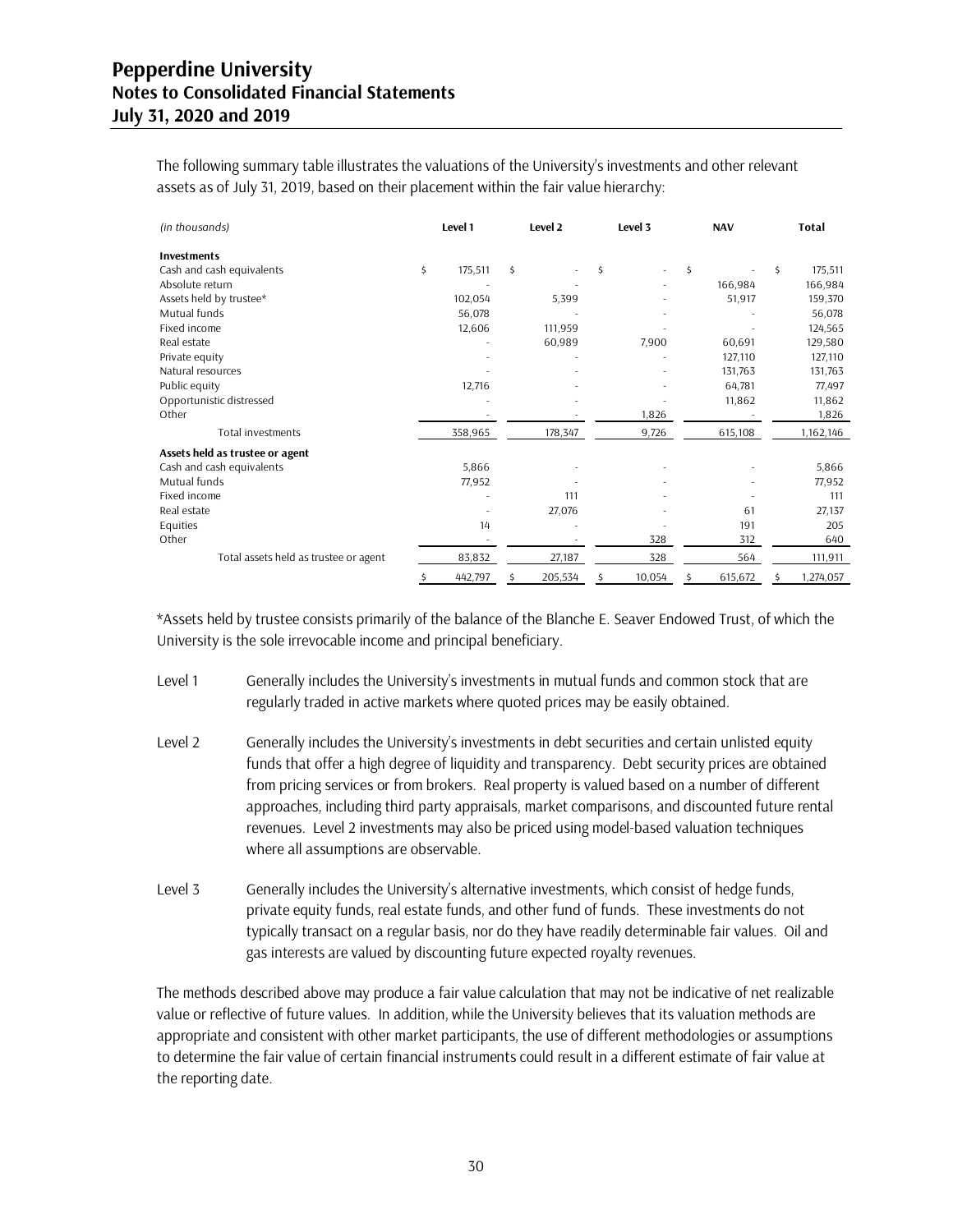The following table sets forth a reconciliation of beginning and ending balances for financial instruments designated as Level 3:

| (in thousands)            | 2020         | 2019         |
|---------------------------|--------------|--------------|
| <b>Beginning balance</b>  | \$<br>10.054 | \$<br>10,897 |
| Realized gains / (losses) | 31           | (562)        |
| Unrealized losses         | (124)        | (36)         |
| Purchase cost             | 1,033        | 234          |
| Total proceeds            | (630)        | (479)        |
| <b>Ending balance</b>     | 10,364       | 10,054       |

All net realized and unrealized gains in the table above are reflected in the accompanying Consolidated Statements of Activities.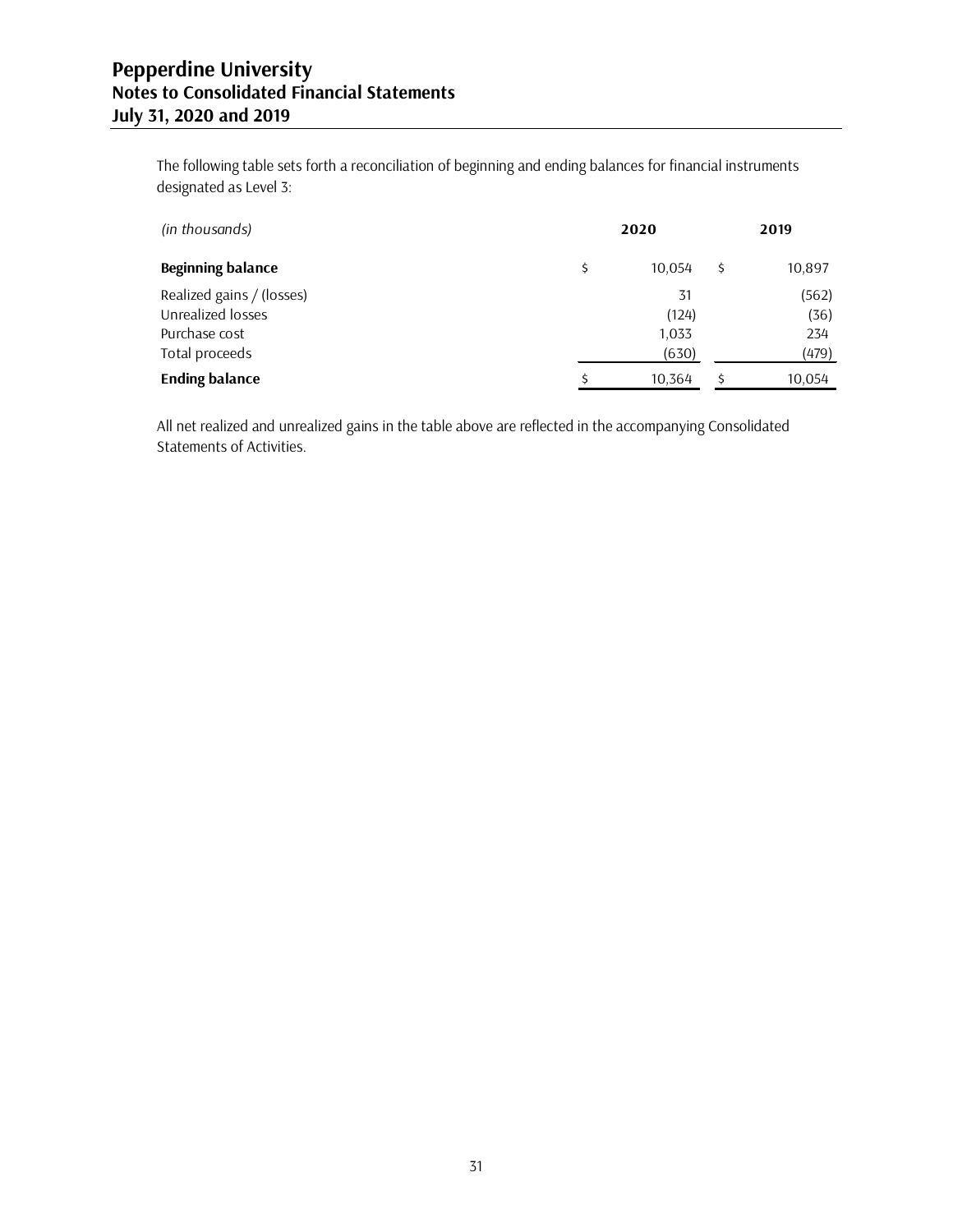The University uses the NAV to determine the fair value of all the underlying investments which (a) do not have a readily determinable fair value and (b) prepare their financial statements consistent with the measurement principles of an investment company or have the attributes of an investment company. The following table lists investments in other investment companies (in partnership format) by major category for the year ended July 31, 2020:

| <b>Investment Category</b> | <b>Strategy</b>                                                                                                                                      |    | NAV in<br><b>Funds</b> | #of<br><b>Funds</b> | Remaining<br>Life                  |    | Amount of<br>Unfunded<br>Commitment | Redemption<br><b>Terms</b>                                                                                                                                                      | Redemption<br><b>Restrictions</b>               |
|----------------------------|------------------------------------------------------------------------------------------------------------------------------------------------------|----|------------------------|---------------------|------------------------------------|----|-------------------------------------|---------------------------------------------------------------------------------------------------------------------------------------------------------------------------------|-------------------------------------------------|
| Absolute Return            | U.S. and non-U.S. investments in<br>relative value, event driven,<br>long/short, and directional<br>strategies                                       | \$ | 169,513                | 26                  | Open Ended                         | \$ |                                     | Ranges from quarterly with 30, 45, 60<br>or 90 days notice, semi annual with 90<br>days notice, annual with 45, 60 or 90<br>days notice, every 36 months with 45<br>days notice | 0.5 % of NAV is<br>locked up in<br>side-pockets |
| Assets Held by Trustee     | U.S. and non-U.S. investments in<br>private equity, venture capital,<br>fixed income, relative value,<br>event driven, long/short and<br>directional |    | 58,392                 | 6                   | Approx 7<br>years to Open<br>Ended |    | ٠                                   | N/A                                                                                                                                                                             | N/A                                             |
| Private Natural Resources  | US and non-US Investments in<br>upstream, midstream, and<br>downstream natural resources                                                             |    | 75,220                 | 23                  | Approx 7<br>vears                  |    | 28,604                              | Redemptions are not permitted during<br>the life of the fund                                                                                                                    | N/A                                             |
| Private Real Estate        | US and non-US real estate                                                                                                                            |    | 74,570                 | 32                  | Approx 7<br>vears                  |    | 43,546                              | Redemptions are not permitted during<br>the life of the fund                                                                                                                    | N/A                                             |
| Public Equity              | US and non-US equity securities                                                                                                                      |    | 67,095                 | 4                   | Open Ended                         |    |                                     | Ranges from daily to monthly                                                                                                                                                    | N/A                                             |
| Private Equity             | US and non-US equity securities<br>and venture capital                                                                                               | Ś. | 140,119<br>584.909     | 67                  | Approx 7<br>years                  | Ŝ  | 60,568<br>132.718                   | Redemptions are not permitted during<br>the life of the fund                                                                                                                    | N/A                                             |

*(in thousands, except # of funds)*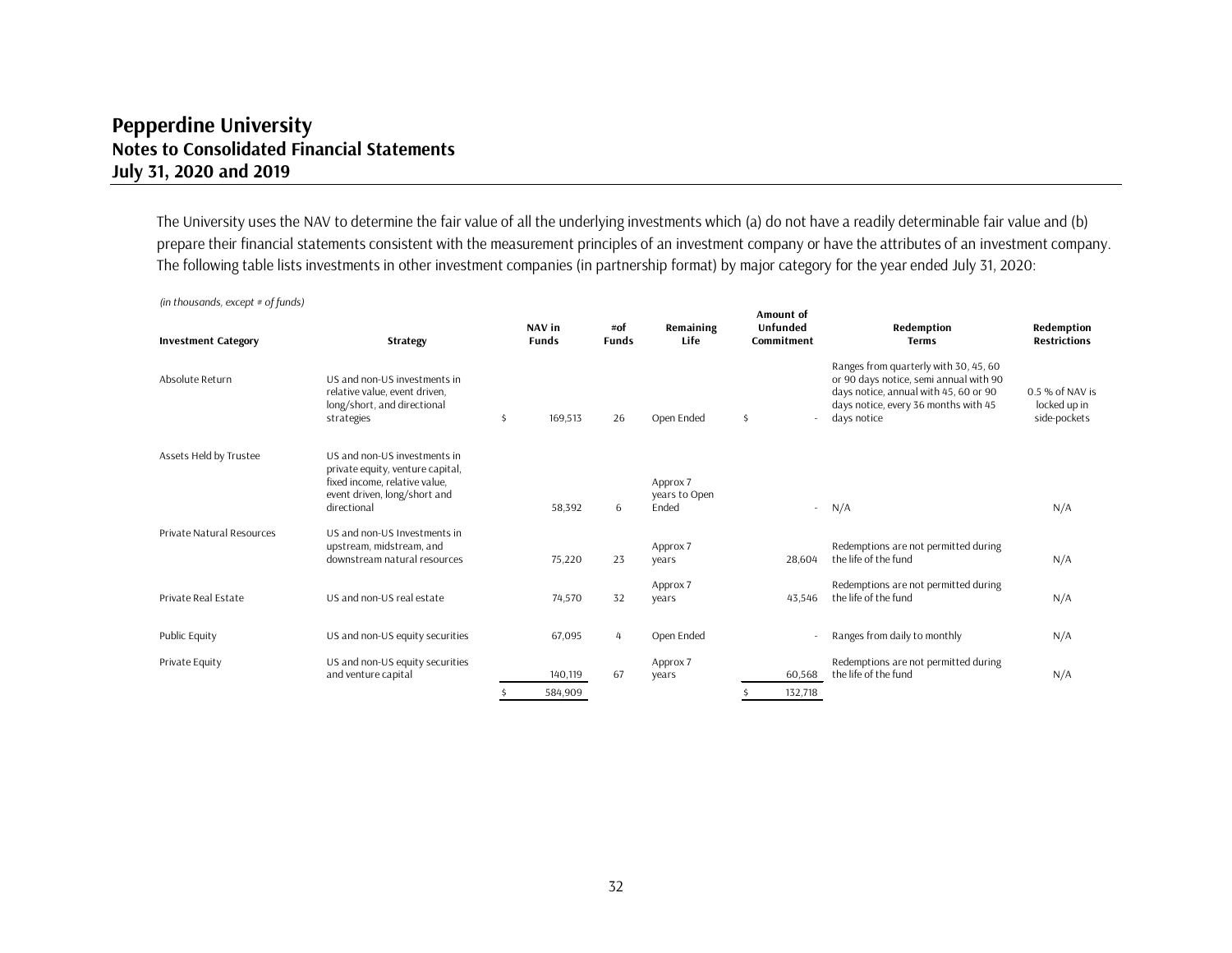The University uses the NAV to determine the fair value of all the underlying investments which (a) do not have a readily determinable fair value and (b) prepare their financial statements consistent with the measurement principles of an investment company or have the attributes of an investment company. The following table lists investments in other investment companies (in partnership format) by major category for the year ended July 31, 2019:

| $\mu$ , thousands, except<br>$v_1$ , and $v_2$ |                                                                                                                                                  |    | NAV in       | #of          | Remaining                          |    | Amount of<br>Unfunded | Redemption                                                                                                                                                                      | Redemption                                      |
|------------------------------------------------|--------------------------------------------------------------------------------------------------------------------------------------------------|----|--------------|--------------|------------------------------------|----|-----------------------|---------------------------------------------------------------------------------------------------------------------------------------------------------------------------------|-------------------------------------------------|
| <b>Investment Category</b>                     | <b>Strategy</b>                                                                                                                                  |    | <b>Funds</b> | <b>Funds</b> | Life                               |    | Commitment            | <b>Terms</b>                                                                                                                                                                    | <b>Restrictions</b>                             |
| Absolute Return                                | US and non-US investments in<br>relative value, event driven,<br>long/short, and directional<br>strategies                                       | \$ | 167,152      | 25           | Open Ended                         | \$ |                       | Ranges from quarterly with 30, 45, 60<br>or 90 days notice, semi annual with 90<br>days notice, annual with 45, 60 or 90<br>days notice, every 36 months with 45<br>days notice | 0.4 % of NAV is<br>locked up in<br>side-pockets |
| Assets Held by Trustee                         | US and non-US investments in<br>private equity, venture capital,<br>fixed income, relative value,<br>event driven, long/short and<br>directional |    | 51,917       | 6            | Approx 7<br>years to Open<br>Ended |    |                       | N/A                                                                                                                                                                             | N/A                                             |
| Private Natural Resources                      | U.S. and non-U.S. Investments in<br>upstream, midstream, and<br>downstream natural resources                                                     |    | 131,895      | 23           | Approx 7<br>years                  |    | 34,924                | Redemptions are not permitted during<br>the life of the fund                                                                                                                    | N/A                                             |
| Private Real Estate                            | US and non-US real estate                                                                                                                        |    | 60,752       | 31           | Approx 7<br>years                  |    | 40,871                | Redemptions are not permitted during<br>the life of the fund                                                                                                                    | N/A                                             |
| Public Equity                                  | US and non-US equity securities                                                                                                                  |    | 64,846       | 4            | Open Ended                         |    |                       | Ranges from daily to monthly                                                                                                                                                    | N/A                                             |
| Opportunistic Distressed                       | US and non-US distressed debt<br>securities                                                                                                      |    | 11,874       | 8            | Approx 7<br>years                  |    | 2,639                 | Redemptions are not permitted during<br>the life of the fund                                                                                                                    | N/A                                             |
| Private Equity                                 | US and non-US equity securities<br>and venture capital                                                                                           |    | 127,236      | 56           | Approx 7<br>years                  |    | 53,606                | Redemptions are not permitted during<br>the life of the fund                                                                                                                    | N/A                                             |
|                                                |                                                                                                                                                  | Ŝ. | 615.672      |              |                                    | Ŝ. | 132,040               |                                                                                                                                                                                 |                                                 |

*(in thousands, except # of funds)*